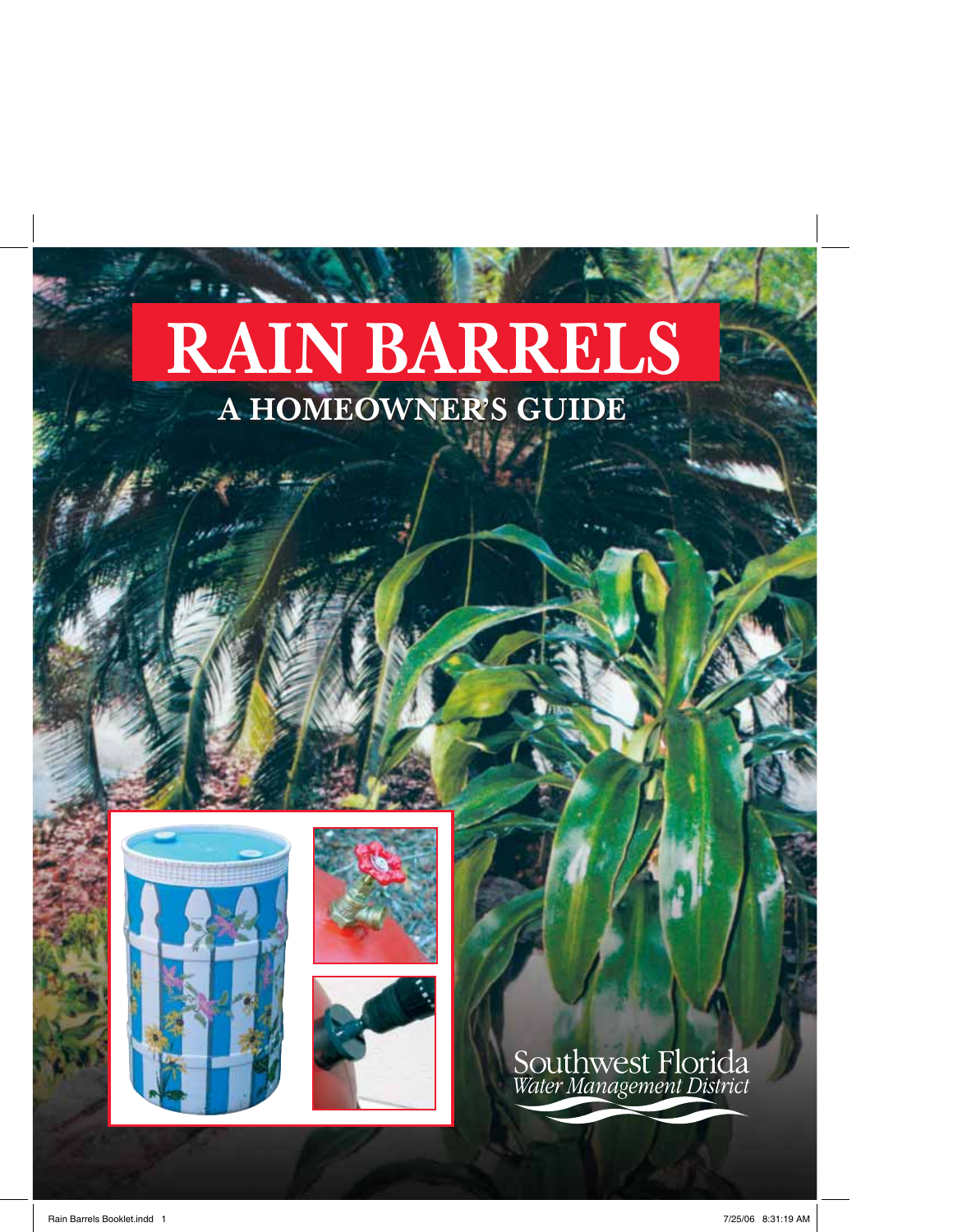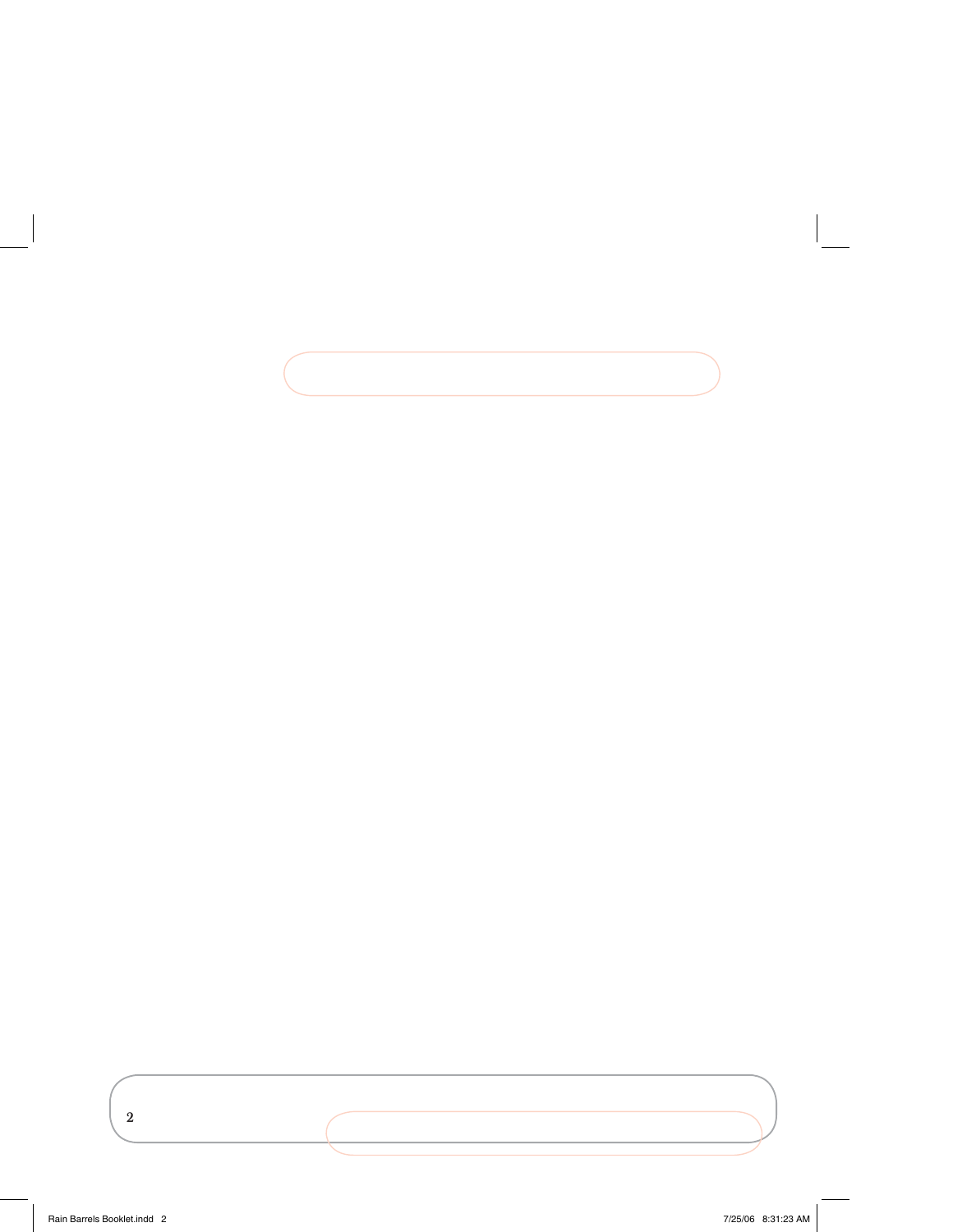# **TABLE OF CONTENTS**

| How Much Rainwater Can I Collect? 11 |
|--------------------------------------|
|                                      |
|                                      |
|                                      |
|                                      |
|                                      |
|                                      |
|                                      |
|                                      |

Writing and Photography by

### **Gerard Watson**

Hillsborough County Water Department Water Conservation Staff Design by Maria Marmol, McShane Communications, Inc. Funding by the Southwest Florida Water Management District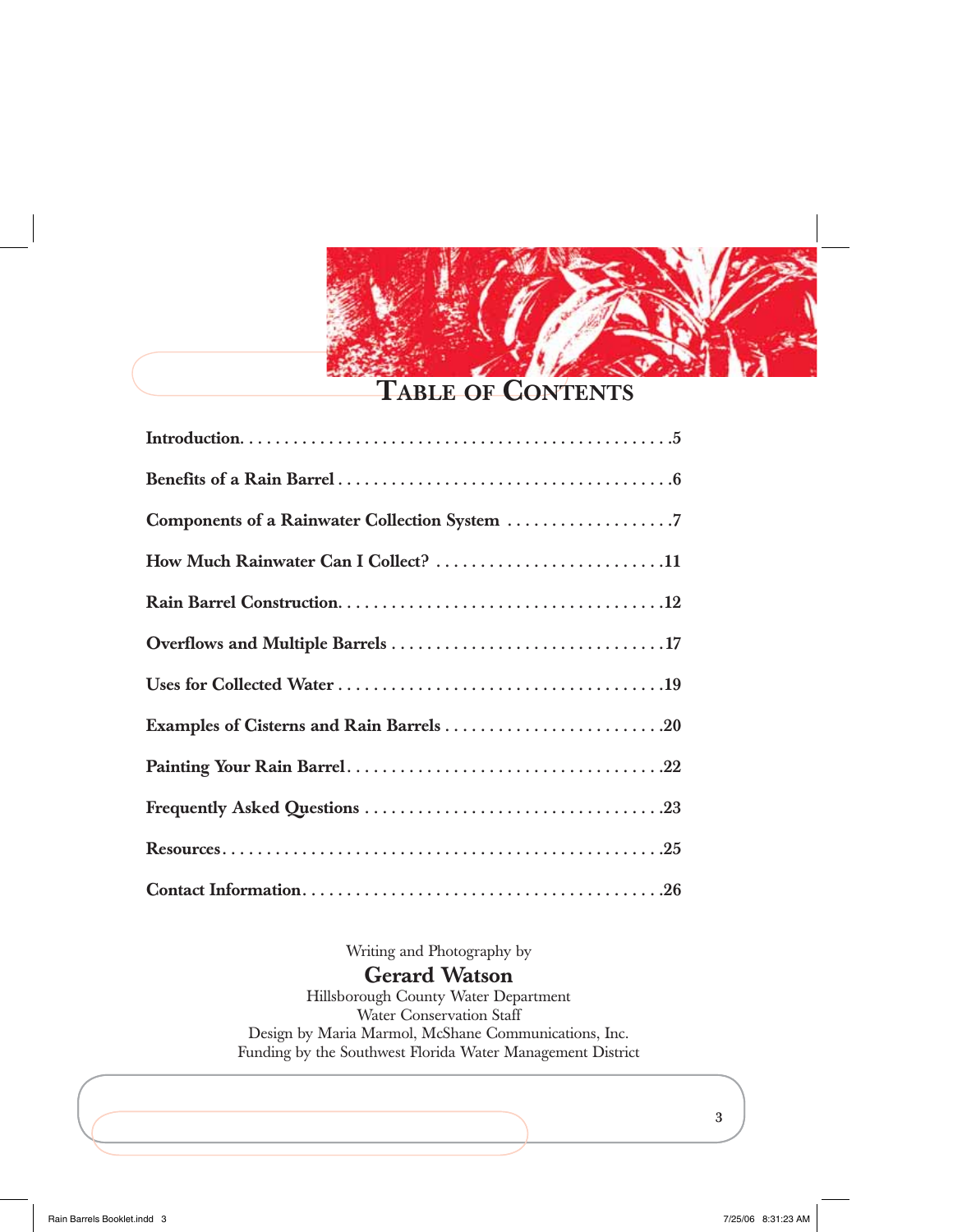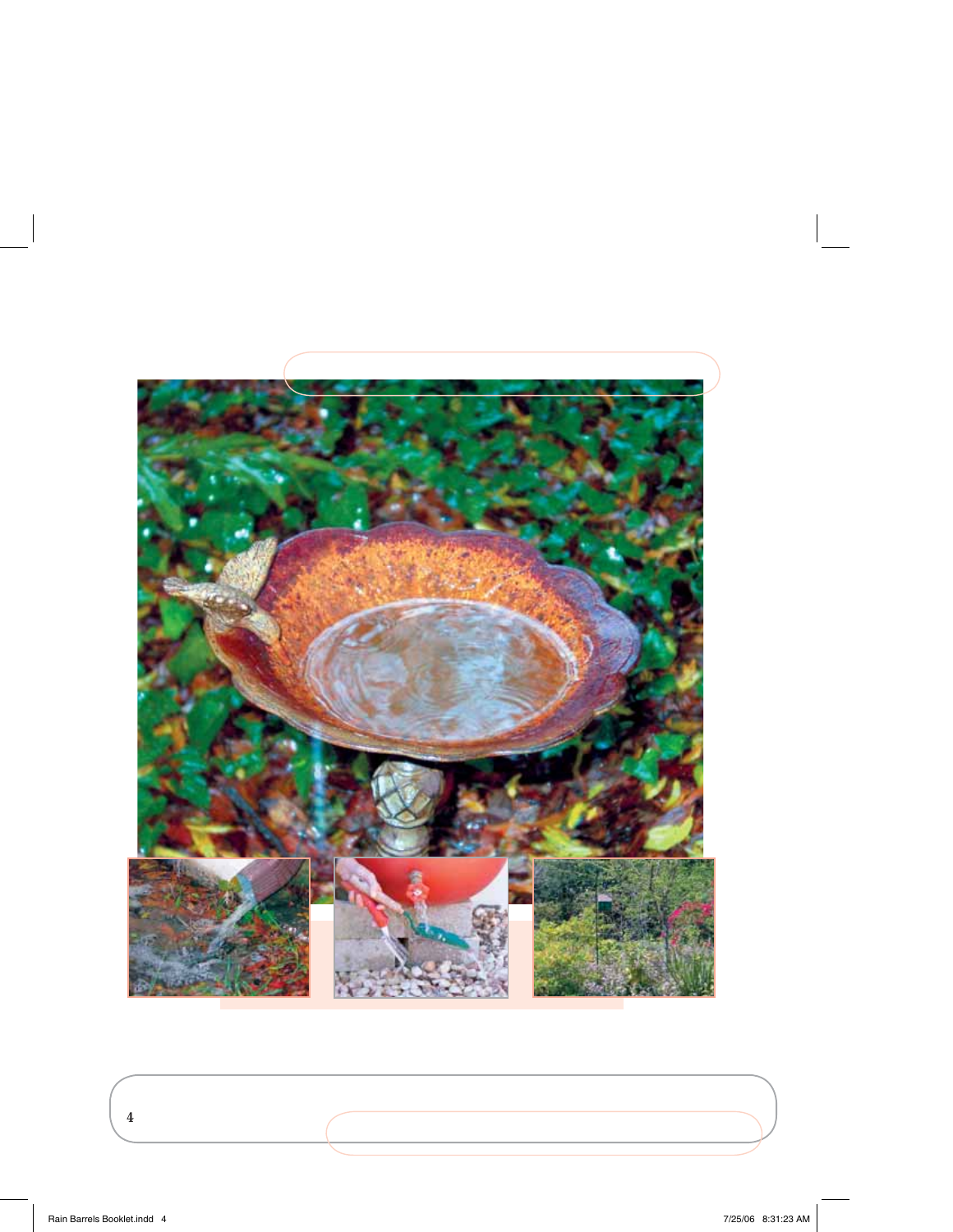

### **INTRODUCTION**

This booklet is designed to educate homeowners on harvesting rainwater by using a small rain barrel. Harvesting rainwater allows the homeowner to supplement other irrigation sources at a minimal cost. Storing rainwater also aids in the reduction of stormwater runoff, which can lead to reduced levels of pesticides and fertilizers in stormwater ponds, streams, lakes and bays. As the region continues to have extended periods of below-normal rainfall, having extra water on hand is a good idea.

This booklet focuses only on storing rainwater for non-potable outdoor uses as a supplement to natural rainfall and other sources of irrigation. Rainwater harvesting for potable uses, such as drinking, cooking and bathing, is possible and is done in many parts of this country and throughout the world. However, using rainwater for potable uses requires filtration, treatment and routine testing for safety — all topics which are beyond the scope of this text. This booklet covers only simple

collection and distribution methods related to landscape watering.

Cisterns and rain barrels have been around for thousands of years and the time has come for more homeowners to enjoy their benefits.



*Multiple barrels provide for greater water storage.*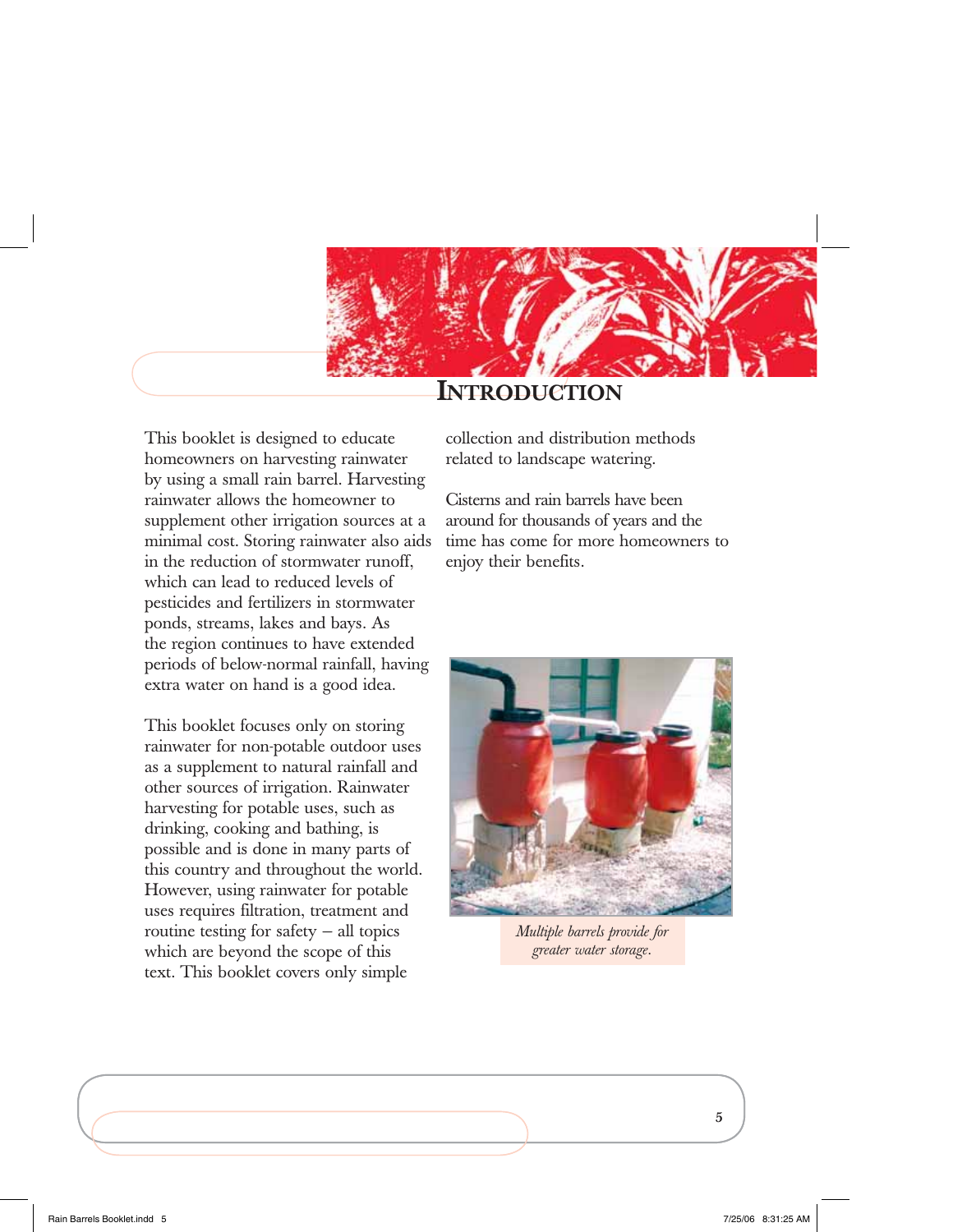

## **BENEFITS OF A RAIN BARREL**

Rainwater harvesting is always beneficial, whether the water is used to water one houseplant or an entire garden. Also, the act of collecting rainwater can be an inspiration to find other ways to conserve water around the home.

When designing a cistern or rain barrel, you want it to be as large as your budget and location will allow. Many homeowners are making rain barrels out of 50- to 55-gallon food-grade drums that were used to carry food products, such as juices, olives, pickles, etc. Containers or drums under 300 gallons are affordable, readily available at most drum or barrel suppliers and are small enough to fit on most residential or commercial lots.

Although a small rain barrel may not provide all the water needed to sustain your plant material, it can certainly supplement your current watering schedule. Planter beds, vegetable or flower gardens and potted plants can easily be irrigated with the water from a rain barrel.



*Rain barrels are one component of this water-efficient landscape.*

The water savings from using stored rainwater rather than municipal or well water can be substantial over a period of time. A rain barrel can also help reduce the amount of water that may settle around the foundation of your home.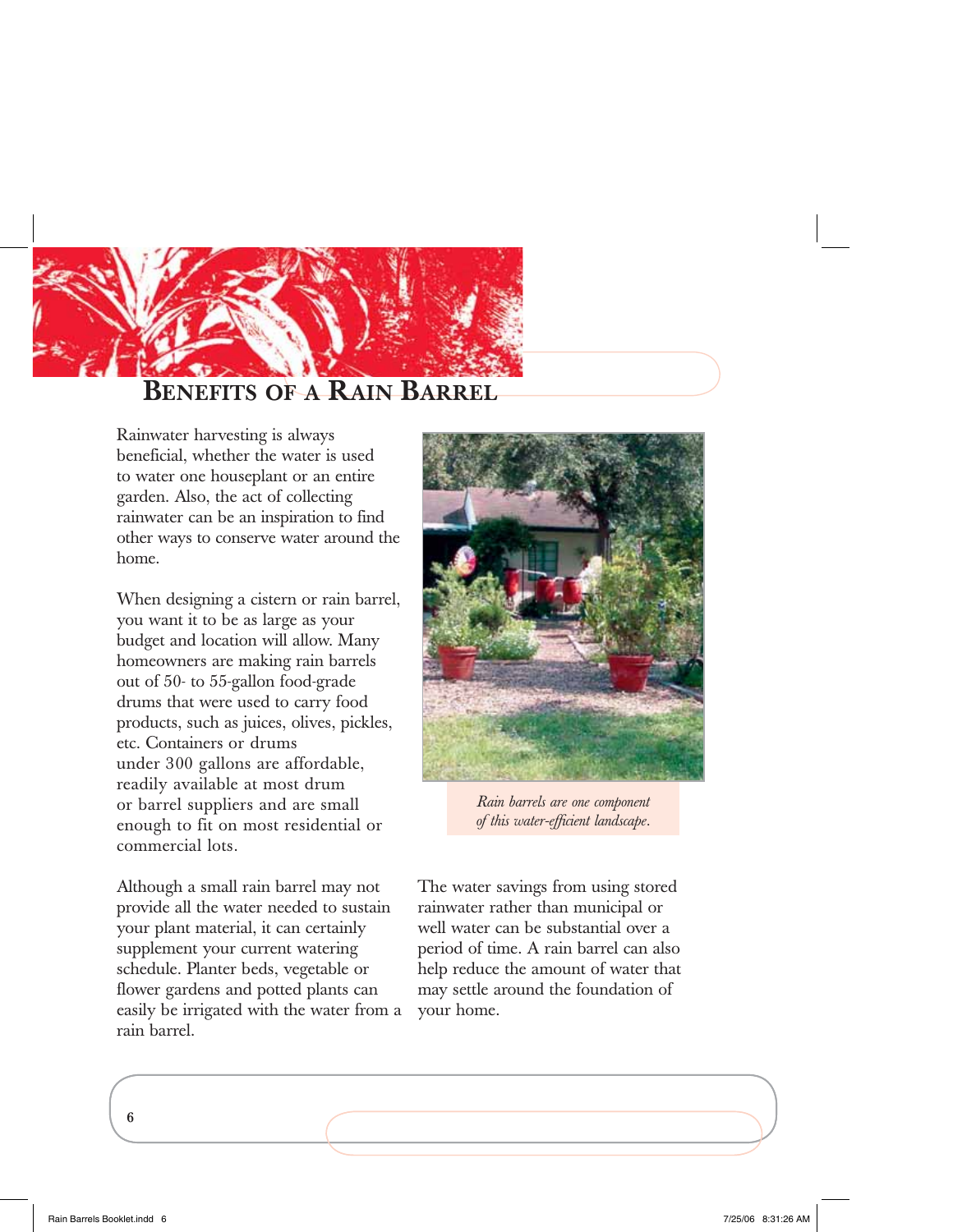

# **COMPONENTS OF A RAINWATER COLLECTION SYSTEM**

Whether you install a large concrete cistern or a small plastic rain barrel, the following basic components are involved in every rainwater collection system:

- **1. Catchment Area**
- **2. Conveyance System**
- **3. Storage Tank**
- **4. Filtration**
- **5. Water Distribution**

#### **1. Catchment Area**

A catchment area can be any area that collects or sheds rainwater. A roof is the most common and adaptable area to use for rainwater collection. Due to its already existing slope and height, a roof makes a perfect catchment area by using gravity to direct the water. Most homes and commercial buildings are equipped with a guttering system that can easily be adapted to funnel water to a storage tank. If guttering does not exist, it can be added to the side of the house or building that will be used for rainwater collection. This can be done at a relatively low cost.



Other forms of catchment areas may include sidewalks, driveways and natural or man-made swales or berms in the landscape that can direct the flow of rainwater to a storage tank.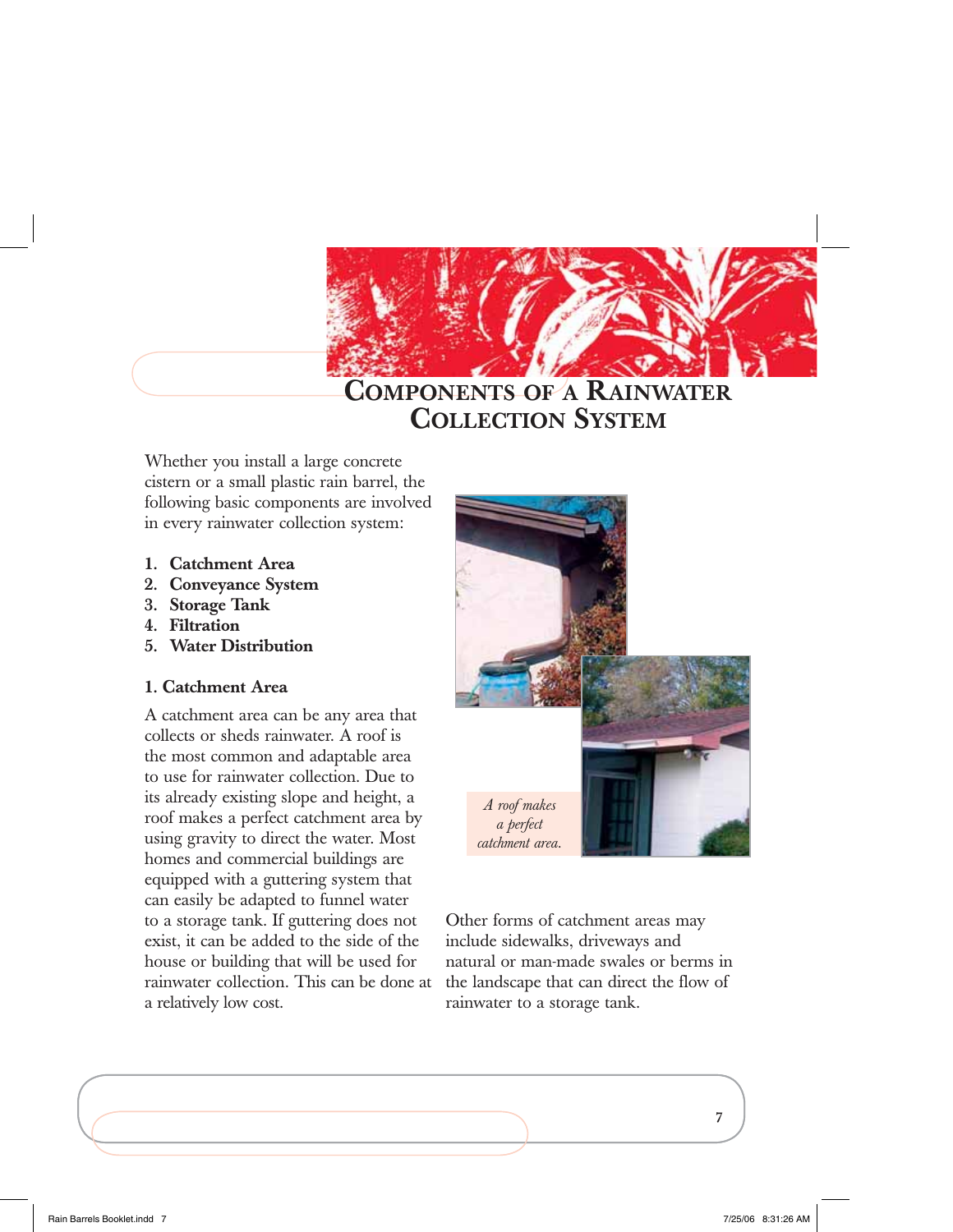

#### **2. Conveyance System**

Once the catchment area has been identified, the next step is to transport that water into the storage tank. With a roof catchment area, a guttering system is the easiest. All this may require is modifying the existing guttering system to divert the downspouts into the storage tank. Remember to keep any gutter or downspout modifications sloping downward toward the storage tank. Large diameter PVC pipe, rubber hose or tubing can also be used.

#### **3. Storage Tank**

A storage tank can be made of various materials and can be located above or

below ground. Some materials used for storage tank construction are plastic, fiberglass, concrete and metal. So water will not leak out, the material should be smooth and nonporous. Storage tanks can be elaborate concrete structures or simple plastic containers like garbage cans or barrels.

Most storage tanks are placed above ground to take advantage of the force of gravity. A below-ground tank requires a pump to get the water out. This increases the cost and maintenance of the system.



*Gutters and downspouts funnel rainwater to the rain barrels.*



*Some common containers used for rain barrels are (left to right)*: *50-gallon sealed barrel, 275-gallon juice container, 50-gallon open-top barrel.*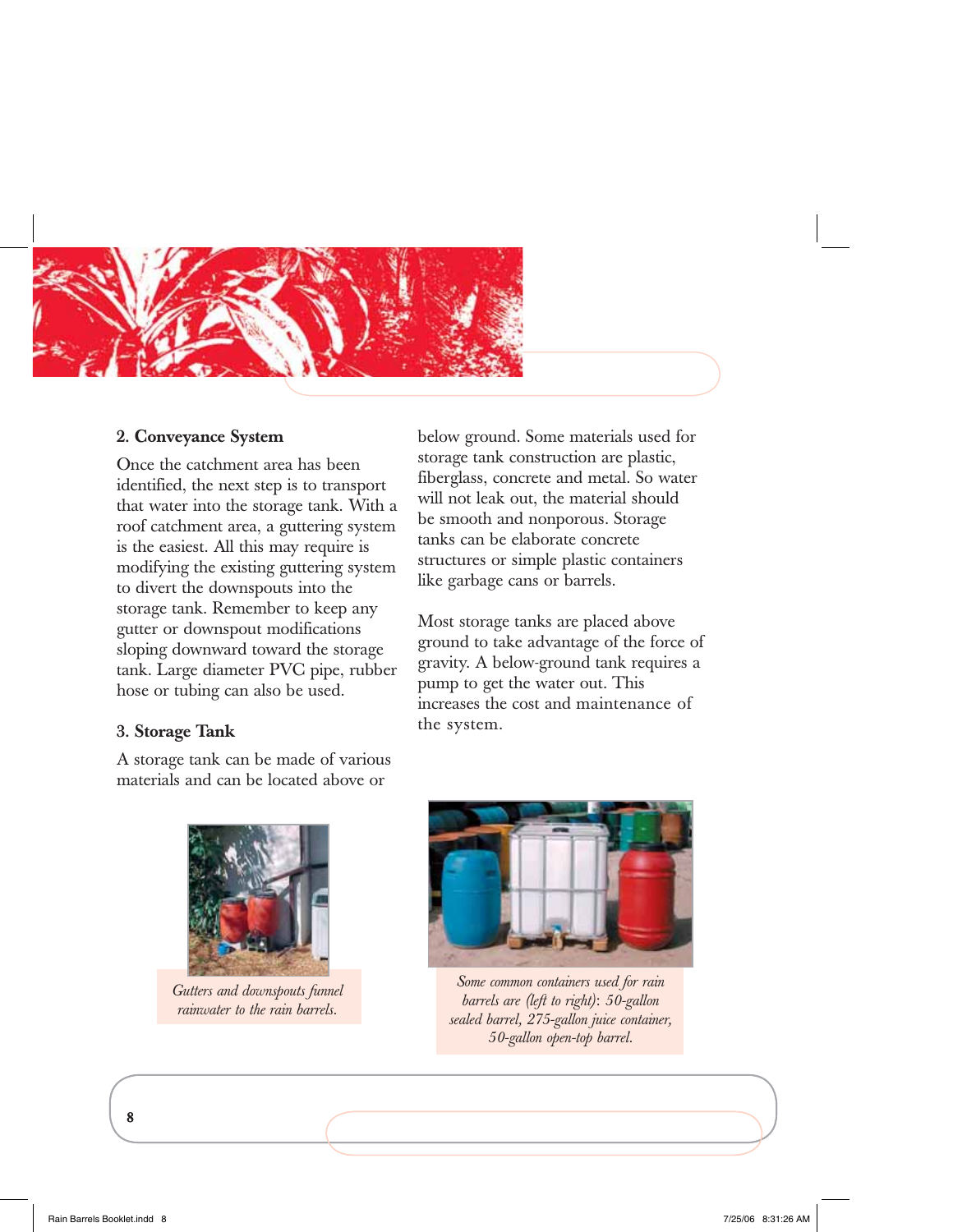#### **4. Filtration**

Generally, rainwater does not need to be filtered for outdoor use. As water sheds off a roof or other catchment area, it may pick up leaf debris, bird droppings or chemical agents from the roof material, but these are not harmful to plants. A simple screen mesh, such as window screen or wire mesh, to keep out leaf debris and insects is all the filtration that is needed. This can be placed where the water enters the conveyance system (guttering) or just before the storage tank (downspouts or tank opening).

Although a screen will keep out most debris, a small amount of debris will get into the storage tank. It is a good idea to clean the tank periodically to avoid a large buildup of debris on the bottom. If using a submersible pump inside the storage tank, a filter will be required to keep the pump from clogging. The pump should come with its own filter or screen, or with instructions on how to make one. The filter may require routine maintenance, so easy access to the pump will be a necessity.



*A window screen placed over the barrel opening (left) or a gutter strainer placed in the downspout opening (right) will keep leaves and other debris out of the rain barrel.*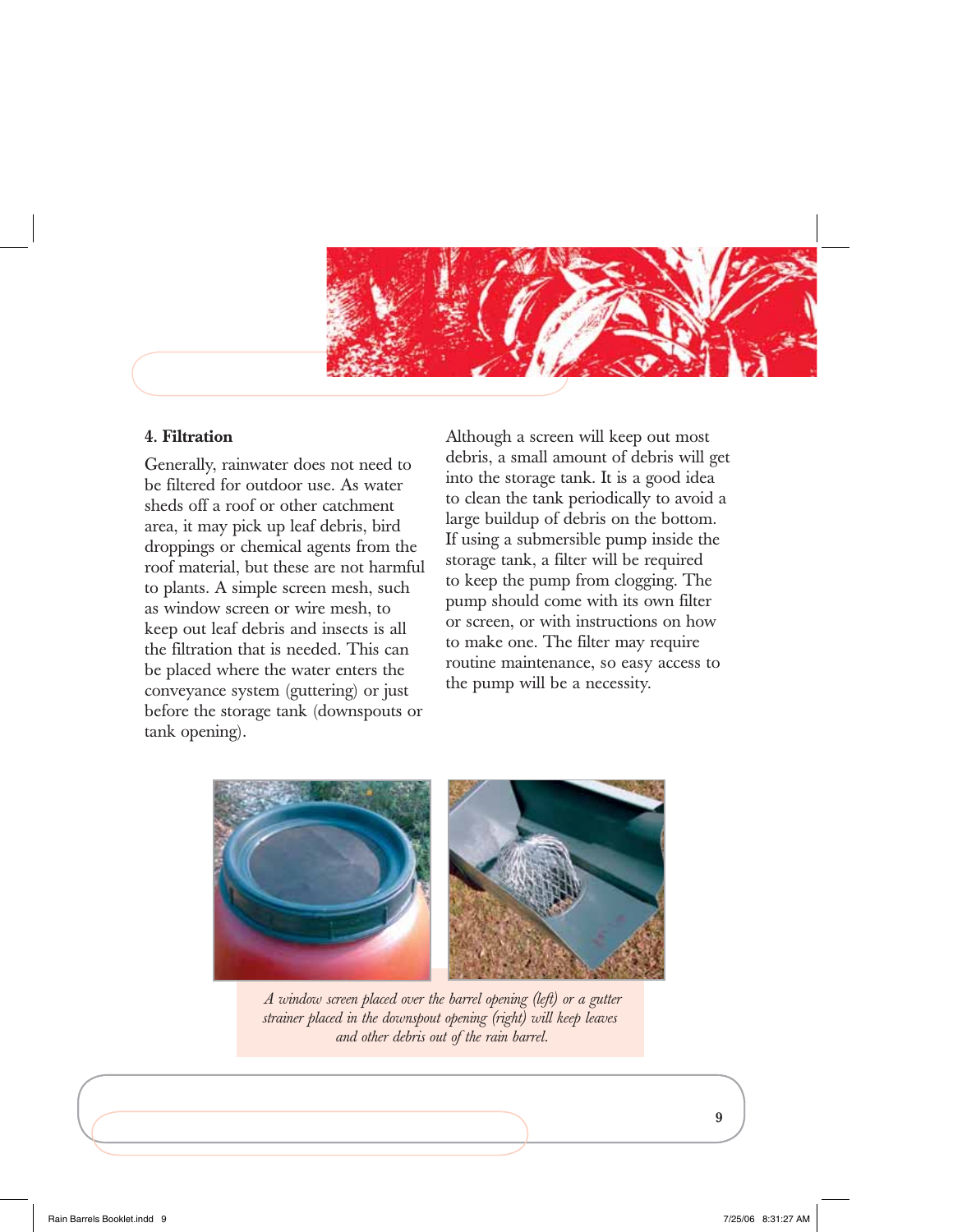

Getting the water to your plants is the final step of the rainwater collection system. Due to low water pressure from most rain barrel applications, water distribution will be limited to a watering can, soaker hose or garden hose.

Water pressure at the tank outlet directly depends on the height or level of the water that is stored in the tank, so water pressure will vary. The higher the water level in the tank, the greater the water pressure will be. Elevating the tank on a platform, such as cinder blocks, can generate a small increase in pressure for any attachments hooked up to the outlet. For small storage tanks, water pressure is minimal and not enough to operate most low-volume irrigation devices. To generate any workable pressure without the use of a pump, a tall storage tank or an extremely elevated tank is needed.

> *A small submersible pump could be placed inside this 275-gallon juice container. Using a timer on the pump's power cord could allow you to establish an automatic customized watering schedule.*

If a large area is to be watered using a large storage tank, adding a small pump may be an option to consider. Installing a pump on a small rain barrel would be impractical, as the flow rate would drain the barrel in minutes. Pumps work well on a large tank, such as the 275-gallon juice container pictured below. Having water pressure of 10–25 pounds per square inch and a larger volume of water can sustain most low-volume irrigation devices such as inline drip tubing, mist sprays or drip emitters.

**Note:** It is important to keep any plumbing attachments to your rain barrel or cistern independent from your existing house piping or sprinkler system piping. This will prevent a crossconnection to your potable water.

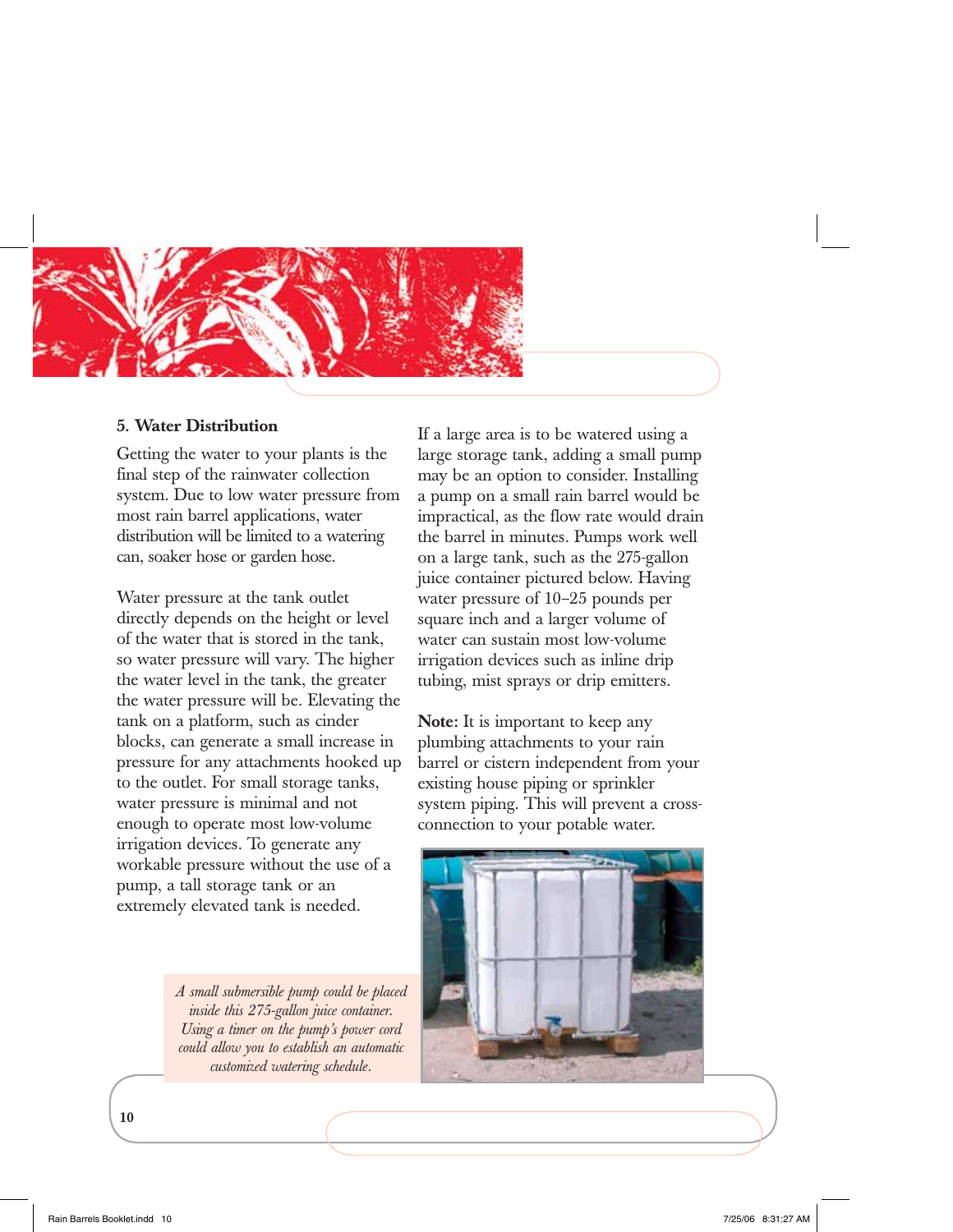# **HOW MUCH RAINWATER CAN I COLLECT?**

For a general calculation, you can collect about a half gallon of water per square foot of roof area during a 1-inch rainfall. As an example, a house with a 2,000 square-foot roof can collect about 1,000 gallons of water *(the actual amount of rain that falls on your roof is about 20 percent more, but some is lost to evaporation, runoff and splashing)*. This is a substantial amount of water, and a large cistern would be needed to collect all of it. To calculate your volume of water, use only that portion of the roof or catchment area that is actually feeding your storage tank. To get a more accurate figure on the gallons collected, you would have to take the slope of the roof into account. A roof with a steep slope would collect less rainwater than a flatter roof, even if they both have the same square foot area.

As you can see, it doesn't take much rain to fill a small rain barrel. A typical  $1/2$ -inch rainfall event will fill a 50- to 55gallon barrel. It is a good idea to add an overflow outlet/pipe near the top of the barrel. This will divert any excess water to another part of the yard, which can reduce the amount of water that settles around the foundation of your house.

To store even more rainwater, multiple rain barrels can be linked together with hard PVC or flexible hose. Although you can use small diameter pipe or even a garden hose, large diameter pipe or tubing  $(1.5"$ -2") will be able to carry more rainwater during a heavy thunderstorm and will prevent water from possibly backing up the downspout. Steps to connect an overflow outlet and link barrels together are covered later in this booklet.





*Connecting rain barrels together will allow for more water collection.*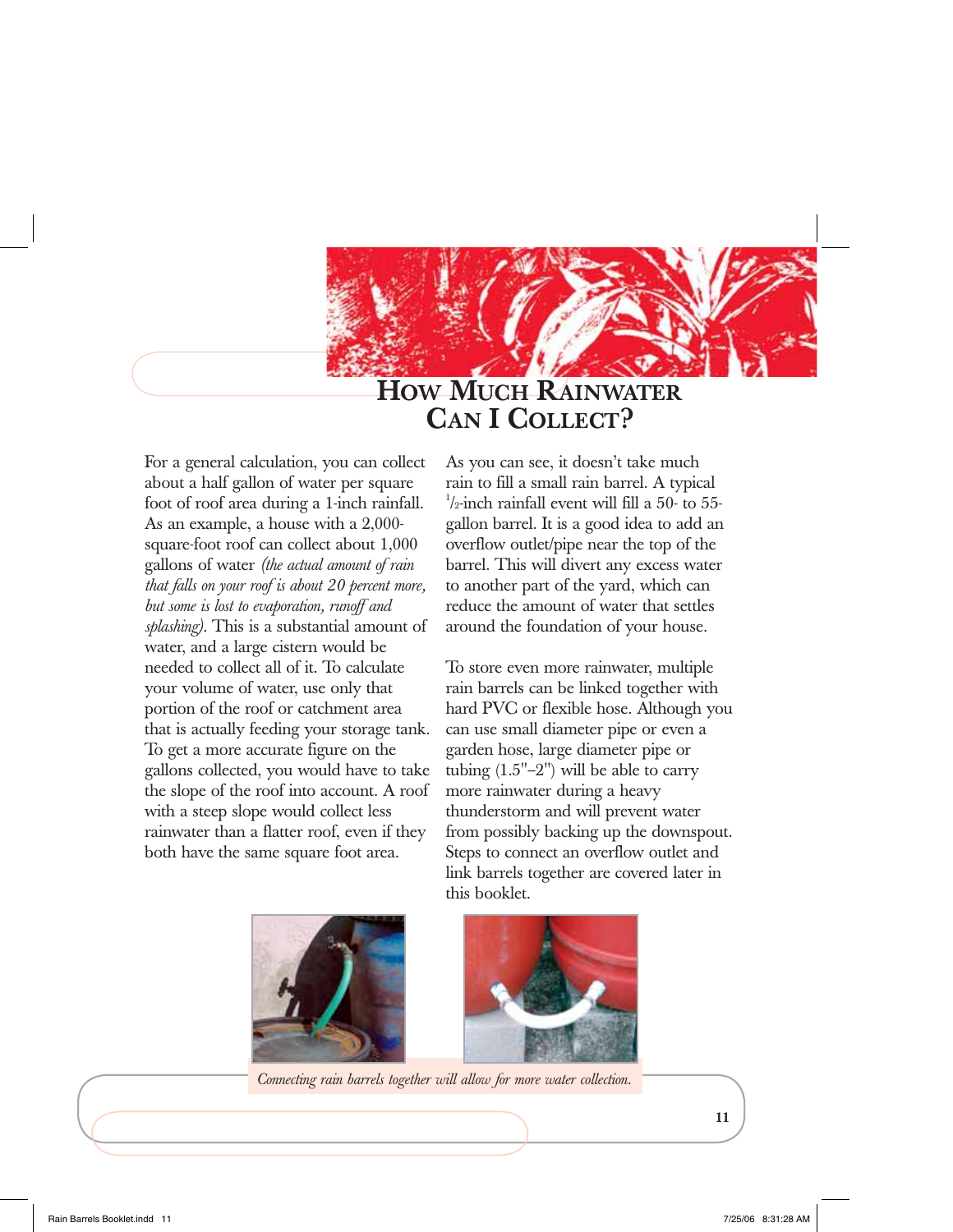

### **RAIN BARREL CONSTRUCTION**

First decide where to place the storage tank. This, along with your budget, will determine the size of the storage tank. Remember, try to obtain the largest tank the location will allow. This will enable you to do more things with the water by having more water volume and possibly more water pressure.

When choosing a location, you should keep in mind how the water is going to get from your catchment area to the storage tank. Most rain barrels will be placed adjacent to the home to tie into existing downspouts. Placing your storage tank closer to the area you want to water, such as your garden or planter bed, may provide easier access to the water, but may be impractical if long lengths of piping are needed to get the water to the storage tank.

If you do not have gutters and do not want to add them to the house, the rain barrel can be placed directly under an area of the roof that sheds a lot of water (such as a valley in the roof). In this case, a screen can be placed over the barrel to keep out debris, small animals and insects. This type of barrel can also be placed in any part of the yard to collect falling rain. It will take a lot longer to fill, but may be more practical if the area you want to water is a good distance from your house.

Elevating the rain barrel on a platform, such as cinder blocks, will give additional water pressure and will provide clearance for connecting a hose or filling a watering can.





*A barrel covered with window screen can be placed under a roof valley to collect rainwater runoff.*



*A good spot for a rain barrel.*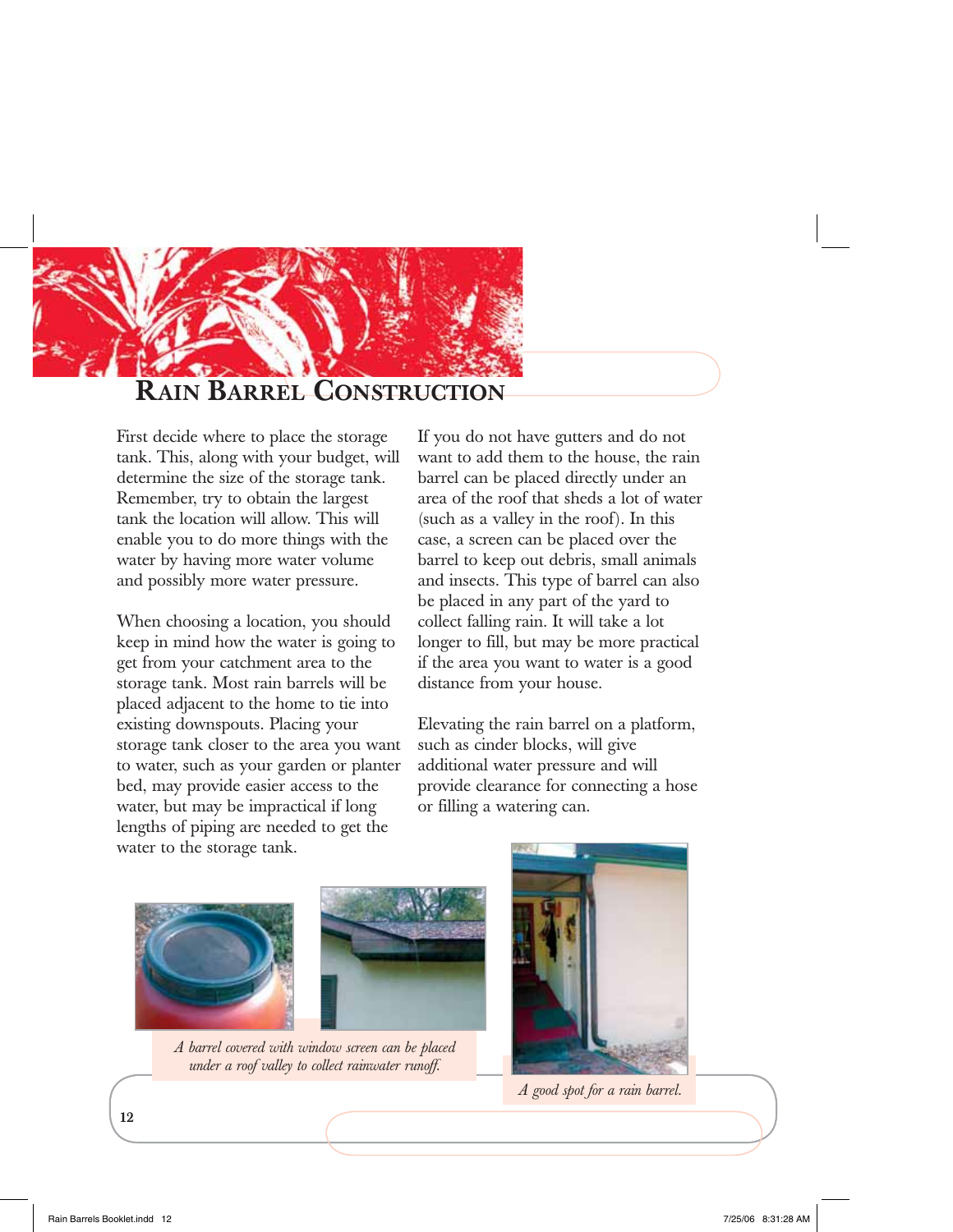

### **ASSEMBLY AND INSTALLATION STEPS**

The following are basic steps on how to install a rain barrel or similar storage tank on your property. All rain barrels or cisterns, regardless of size, will have an inlet for the water (usually a gutter downspout or similar piping) and an outlet (hose spigot, valve, bulkhead fitting, etc.).

#### **Step 1. Clean the rain barrel**

Be sure to select only food-quality containers. Do not use containers that held harsh chemicals. Before installing your rain barrel, take a few minutes to rinse the inside of the barrel. Many barrels have food or juice remnants that should be removed before using it to store water. Use a mixture of  $\frac{1}{8}$  cup of bleach and 5 gallons of water as a cleaning solution.



*Use <sup>1</sup> /8 cup of bleach mixed with 5 gallons of water to clean the rain barrel.*

*Thoroughly rinse out the barrel before using.*

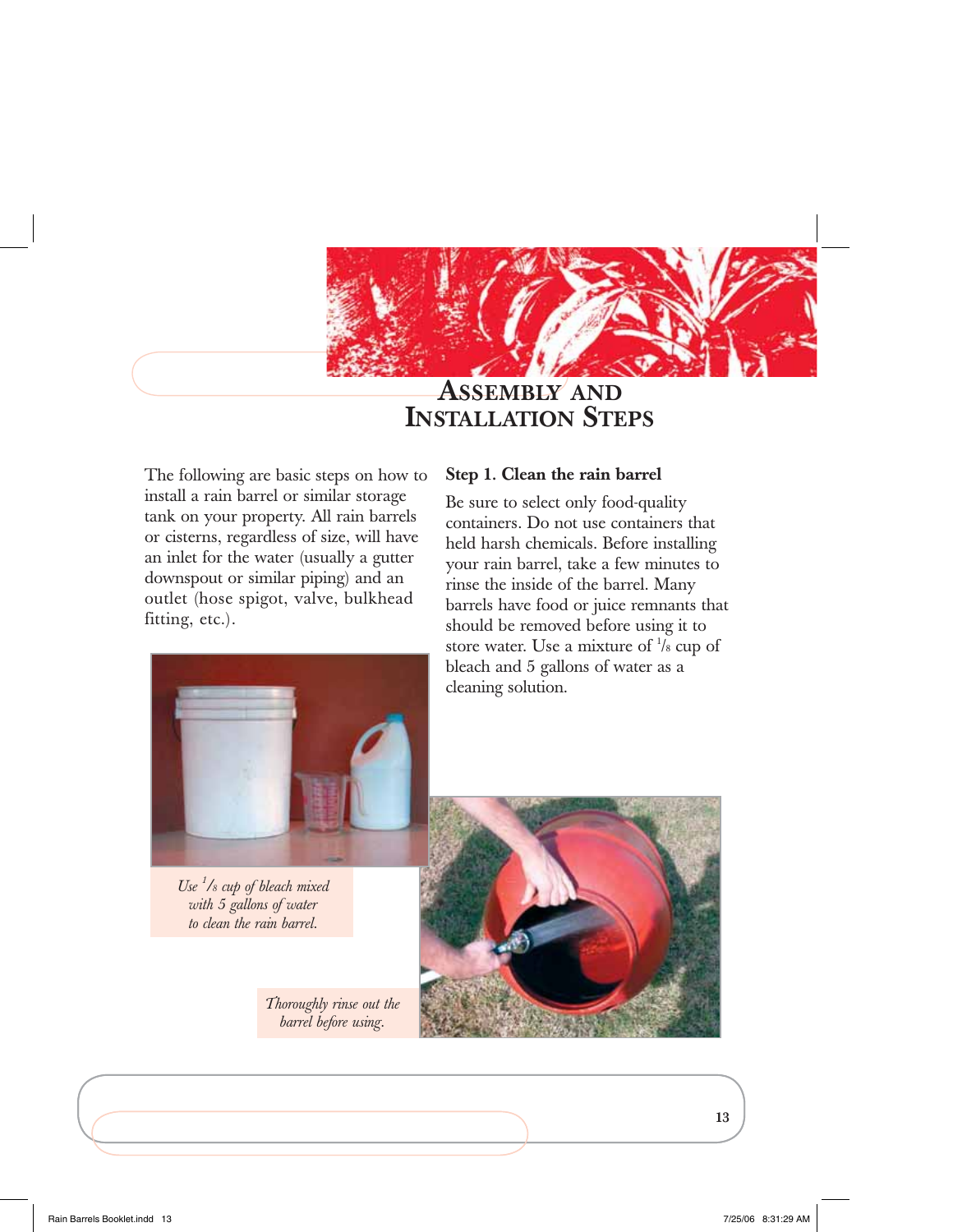

### **Step 2. Install the outlet (hose spigot)**

In this application, we are going to install a <sup>3</sup> /4" hose spigot. For this you will need to drill a  $15/16$ " hole for the spigot threading. Drill the hole a few inches (4"–6") from the bottom of the

barrel. This will provide a few inches of clearance for attaching a hose or filling a watering can. This also allows room for debris that enters the barrel, such as leaves, to settle below the level of the outlet, which prevents clogging.



*First, drill hole near bottom of barrel.*



*When the spigot is in about half way, apply a liberal amount of PVC cement to the exposed threads. Continue to screw in the spigot until it is snug and pointing toward the bottom of the barrel.*



*Next, screw in the hose spigot about halfway. Make sure the threading is going in straight, as this will help prevent leaking*.



*The rain barrel outlet is now complete.*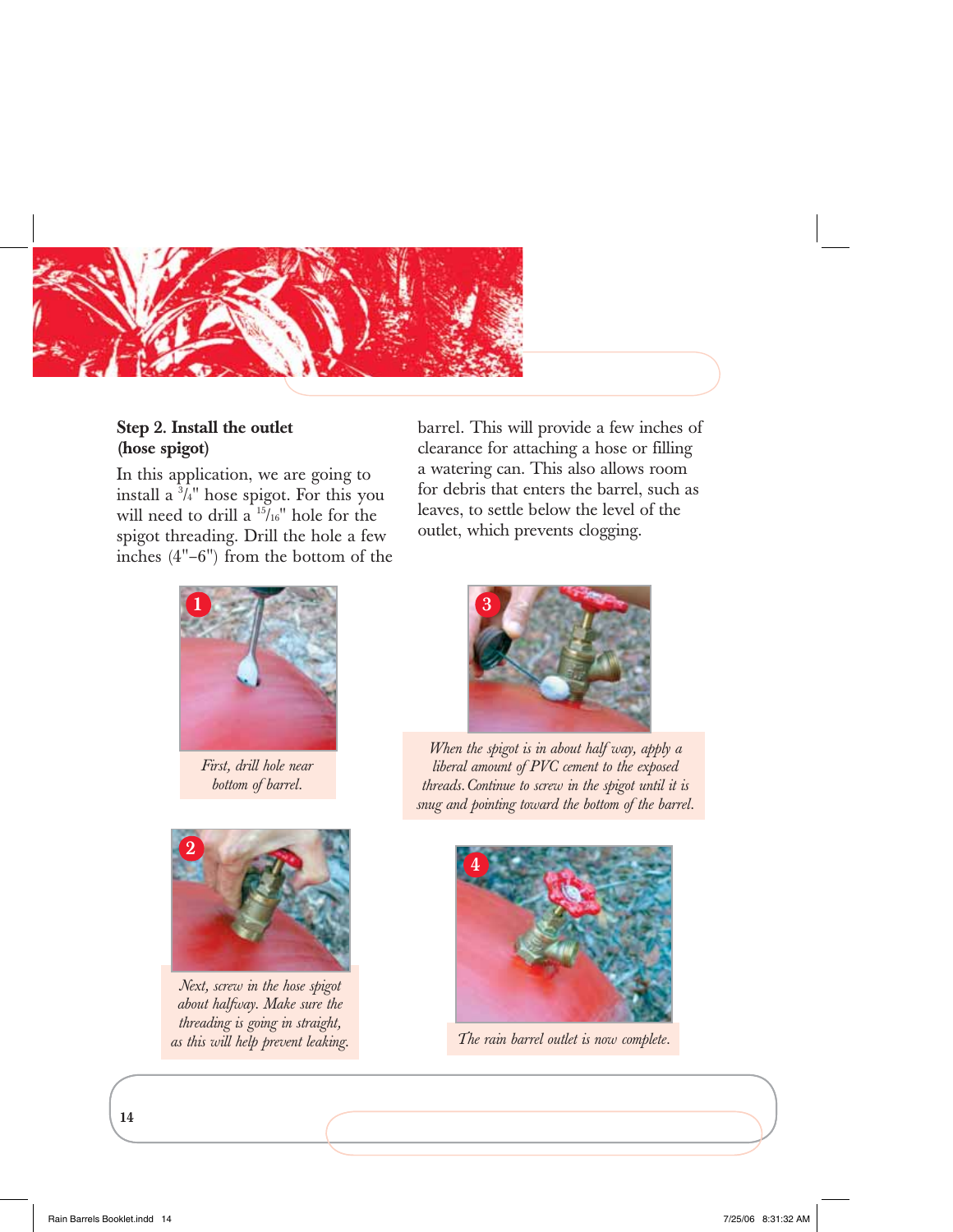



### **Step 3. Build a platform for the barrel**

Concrete cinder blocks provide a strong, stable platform for your rain barrel. If you use more than

one layer of blocks, stack them in a crisscross pattern so they won't tip over. Make sure the blocks are level and even so that the barrel will not lean.

### **Step 4. Connect downspout to barrel**

Once you have your barrel positioned and at its set height, you can measure where you need to cut or disconnect your downspout. In most cases, you can

disassemble the downspout at the gutter by taking out screws or drilling out rivets. This will avoid cutting the gutter or downspout. If you do have to make a cut, use a fine-toothed hacksaw blade (24 or 32 teeth/inch) or a pair of tin snips.

To make the transition from the gutter/ downspout to your opening in the rain barrel, you can fabricate a crosspiece out of downspout material or purchase a flexible downspout extender. The flexible downspout extender eliminates the need for exact measurement because it bends and stretches to the length you need. Make sure the downspout extender fits the size of your downspout.



*Mark downspout for cutting.*





*Flexible downspout extender*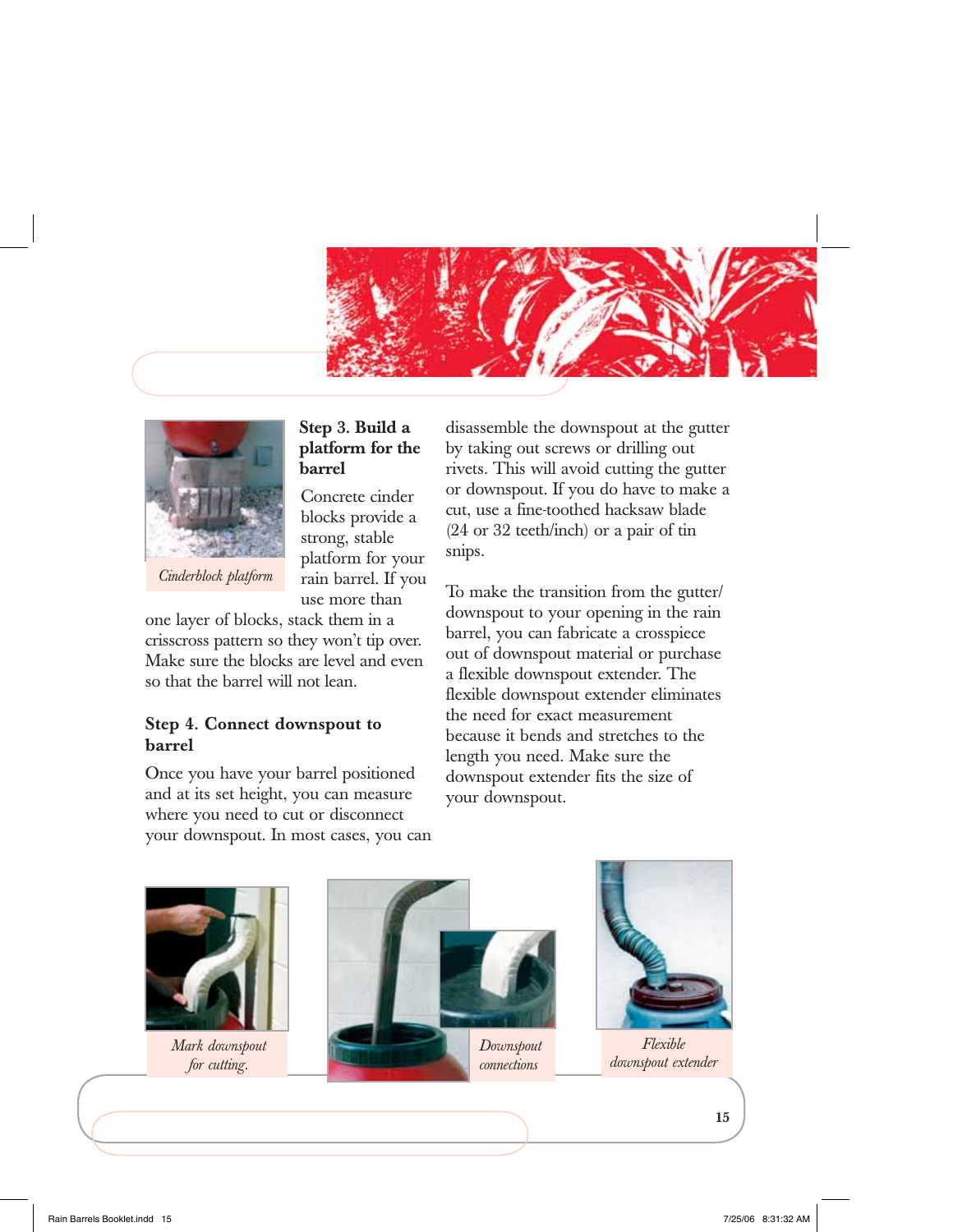

#### **Step 5. Cut barrel opening**

Once you have completed your downspout connection, place it in the barrel. If your barrel comes with a lid, or if it has a sealed top, you will need to cut a hole in it.

> *Start by tracing the outline of the downspout or pipe that will be entering the barrel.*

*Next, cut out the hole you just traced. You can use a handsaw, but a jigsaw works best. Drill holes in each corner to provide access for the saw blade. Cut exactly along your trace line, as this will provide a nice tight fit for the downspout.*





*Put the rain barrel in position and place the downspout into the hole. Your rain barrel is now complete.*

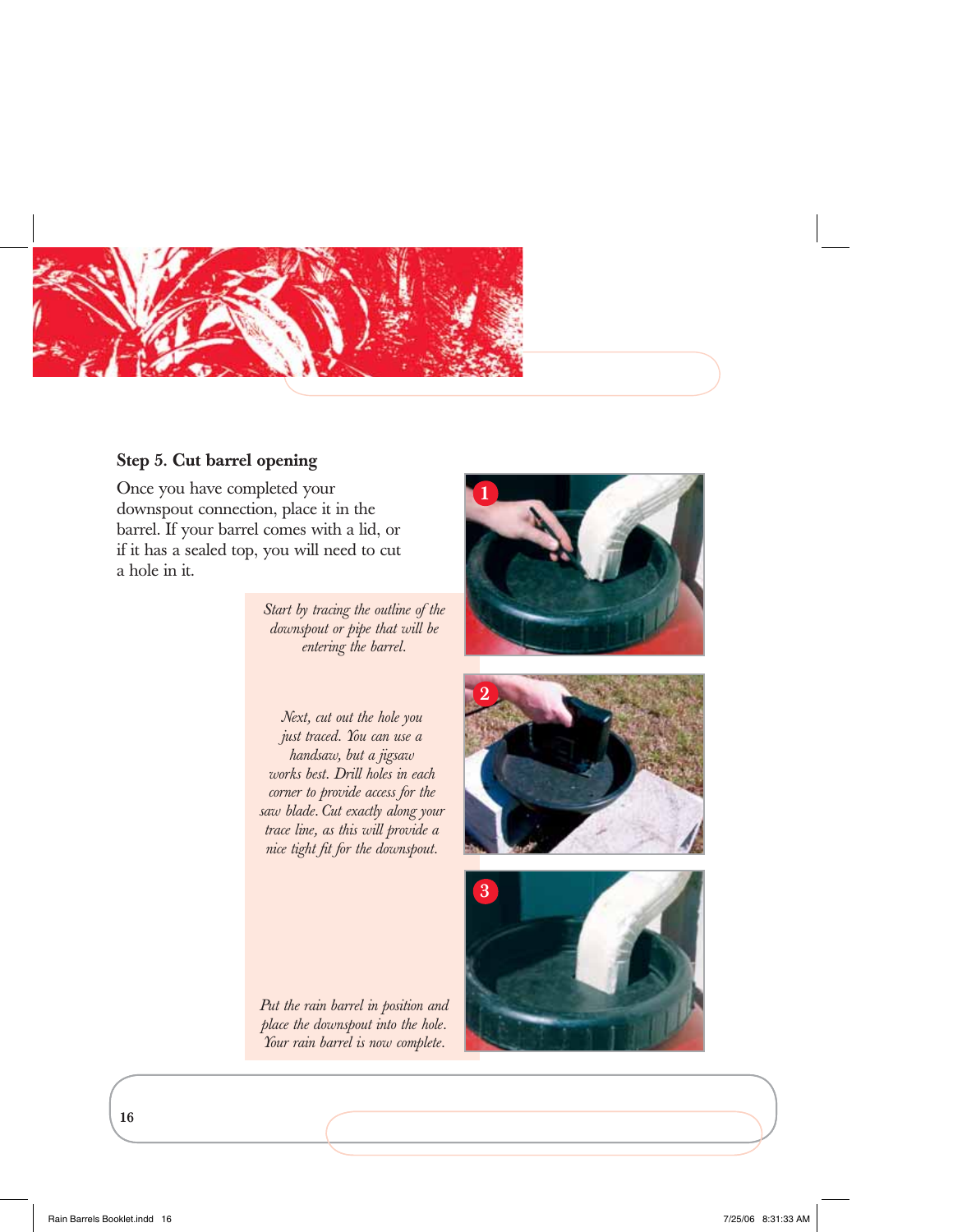

# **OVERFLOWS AND MULTIPLE BARRELS**

Now that you have your first rain barrel installed, you may want to connect an overflow pipe or link multiple barrels together. An overflow pipe will carry excess water that would normally overflow the barrel to another part of the yard or into another rain barrel. Diverting excess water to another part of your yard can be beneficial by reducing the amount of water around the foundation of your house during a rainstorm.

#### **Overflow Outlet**

You can use PVC pipe, rubber tubing or even a garden hose as an overflow. In this example, we will use 2" PVC pipe as our overflow. Although smaller piping or hose will work, large diameter piping will handle even the biggest thunderstorms.



*We first start by drilling a 2 <sup>1</sup> /4" hole for the 2" male adapter. Since this is an overflow, it will have to be near the top of the barrel.*



*A 90-degree elbow and a length of 2" PVC pipe are added to carry the water away from the house to a nearby planter bed.*



*The 2" male adapter is screwed in to make the transition to our overflow pipe.* 

PVC cement is generally not needed because the pieces should fit tightly together and a little leakage is okay. It also makes it easier to disassemble the pieces for cleaning or maintenance, if necessary.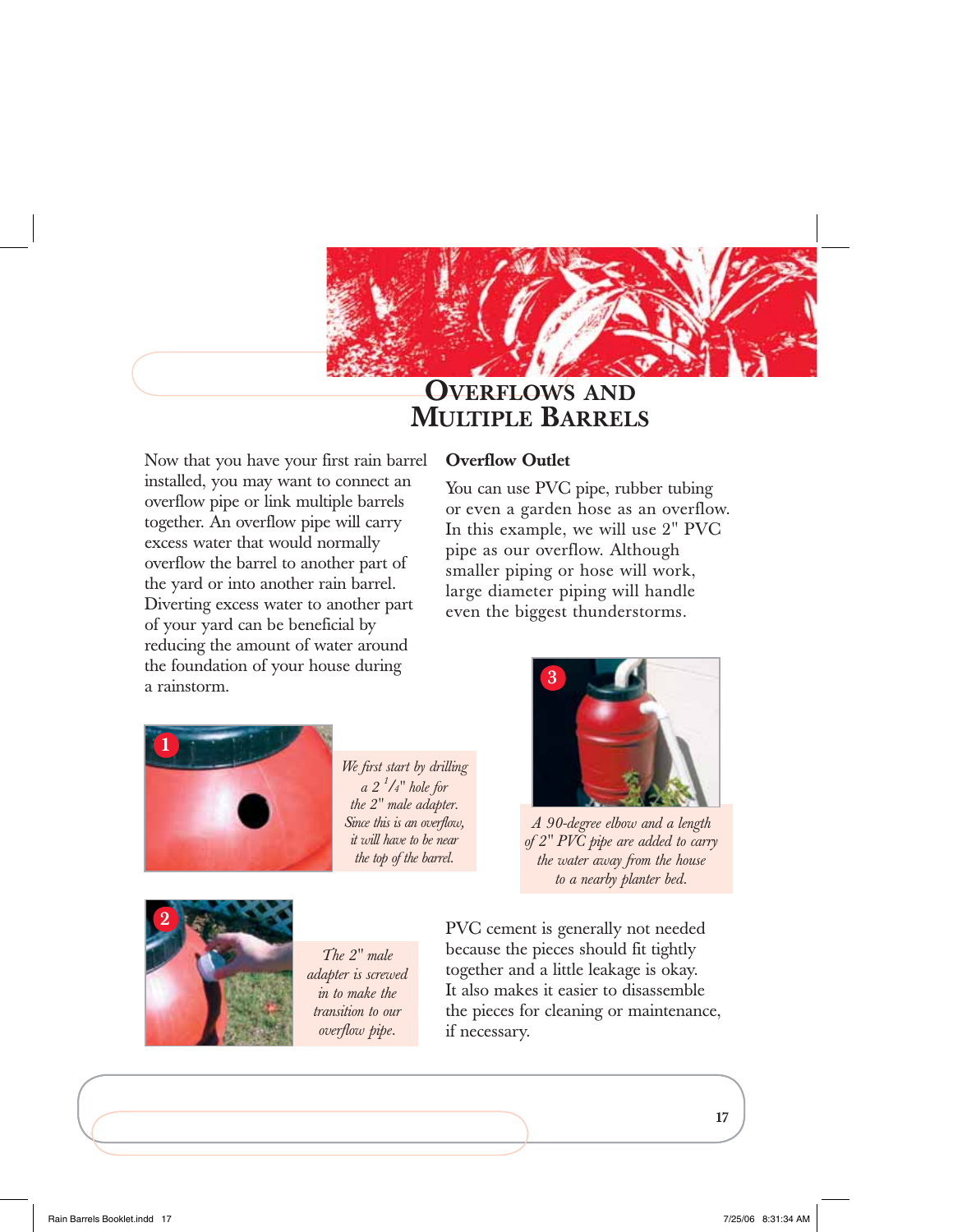

There are various methods you can use to connect rain barrels. The process is similar to making the overflow outlet, but your pipe or hose will lead to another barrel instead of another part of the yard. The connections between barrels can be made at the top or at the bottom. Follow the steps for adding the overflow outlet and make the connections with the piping or tubing of your choice. You can link as many barrels together as space allows. It is still a good idea to put in an overflow pipe on the last barrel.

If you make the connections at the top, you will need to have an outlet on each barrel. Once the water level drops below the connection pipe, there will be no other way for the water to drain out of the barrel without an additional outlet. If the connection is made at the bottom, only one barrel will need an outlet because the water level in the connected barrels will drop equally as water is let out. For bottom connections, an outlet can also be placed in the pipe or tubing connecting the barrels, instead of the barrels themselves.



*Types of connections: flexible hose clamped on PVC fittings (top left), garden hose (top right), 2" PVC pipe connected at bottom of barrels (bottom left), 2" PVC pipe connected at top of barrels (bottom right).*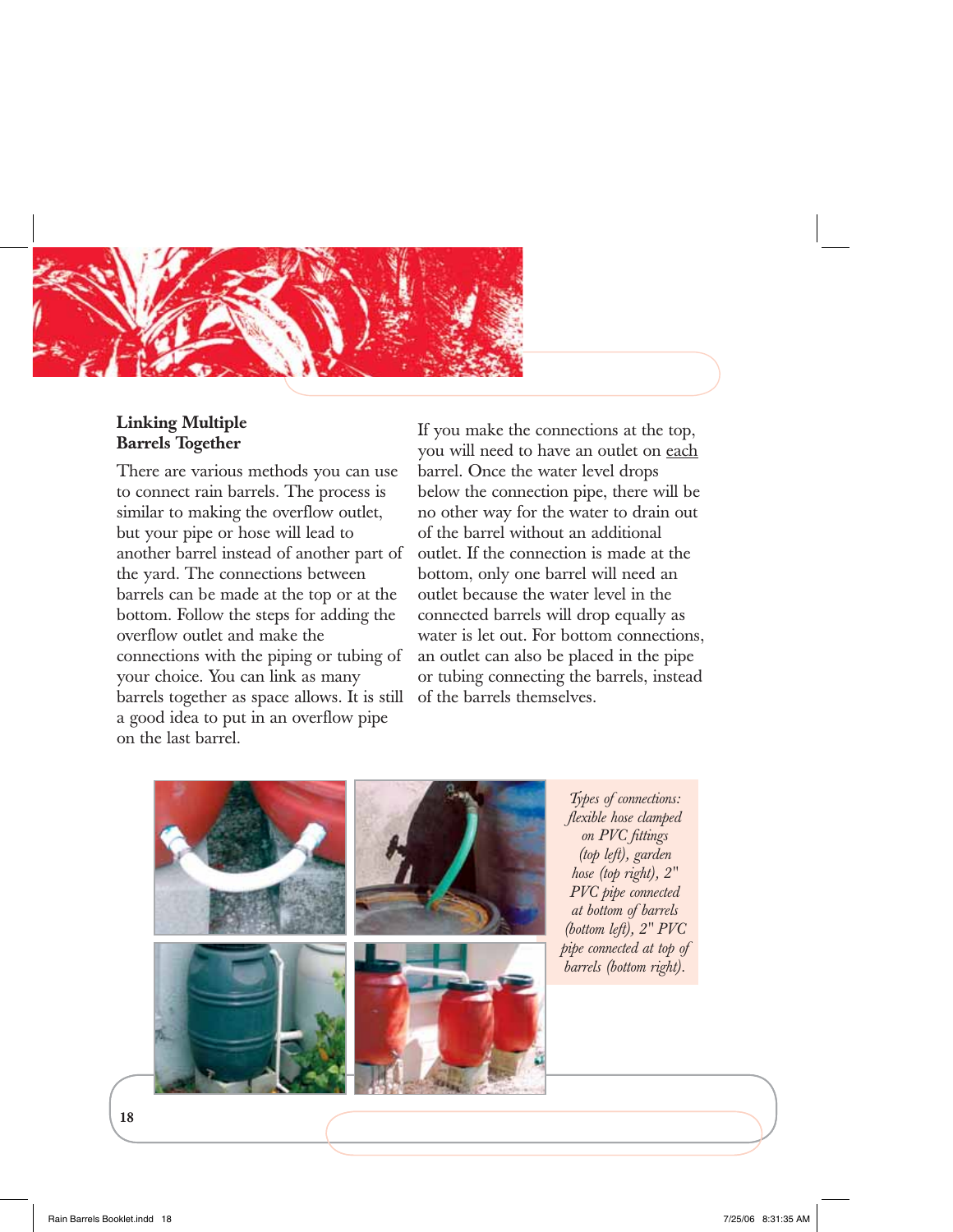# **USES FOR COLLECTED WATER**

If you currently have a standard irrigation system, you may be able to turn off sprinkler zones that are in planter beds or gardens and use stored rainwater instead.

The low water pressure generated from a small rain barrel is not adequate to operate any type of in-ground sprinkler or low-volume devices, such as mist sprays or inline drip tubing. However, a

soaker hose or a length of PVC pipe or garden hose with holes punched in it may work with these low pressures. If using a soaker hose, take out the pressure-reducing washer to allow more water to flow through the hose *(bottom right)*. Filling a watering can to water plants around the yard is always an option. You can also use the water to keep your compost bin moist or to rinse off gardening tools.



*Hand water plants.*



*Use to keep compost bin moist.*



*Attach a soaker hose to water nearby plants.*



*Remove the pressurereducing washer from the soaker hose.*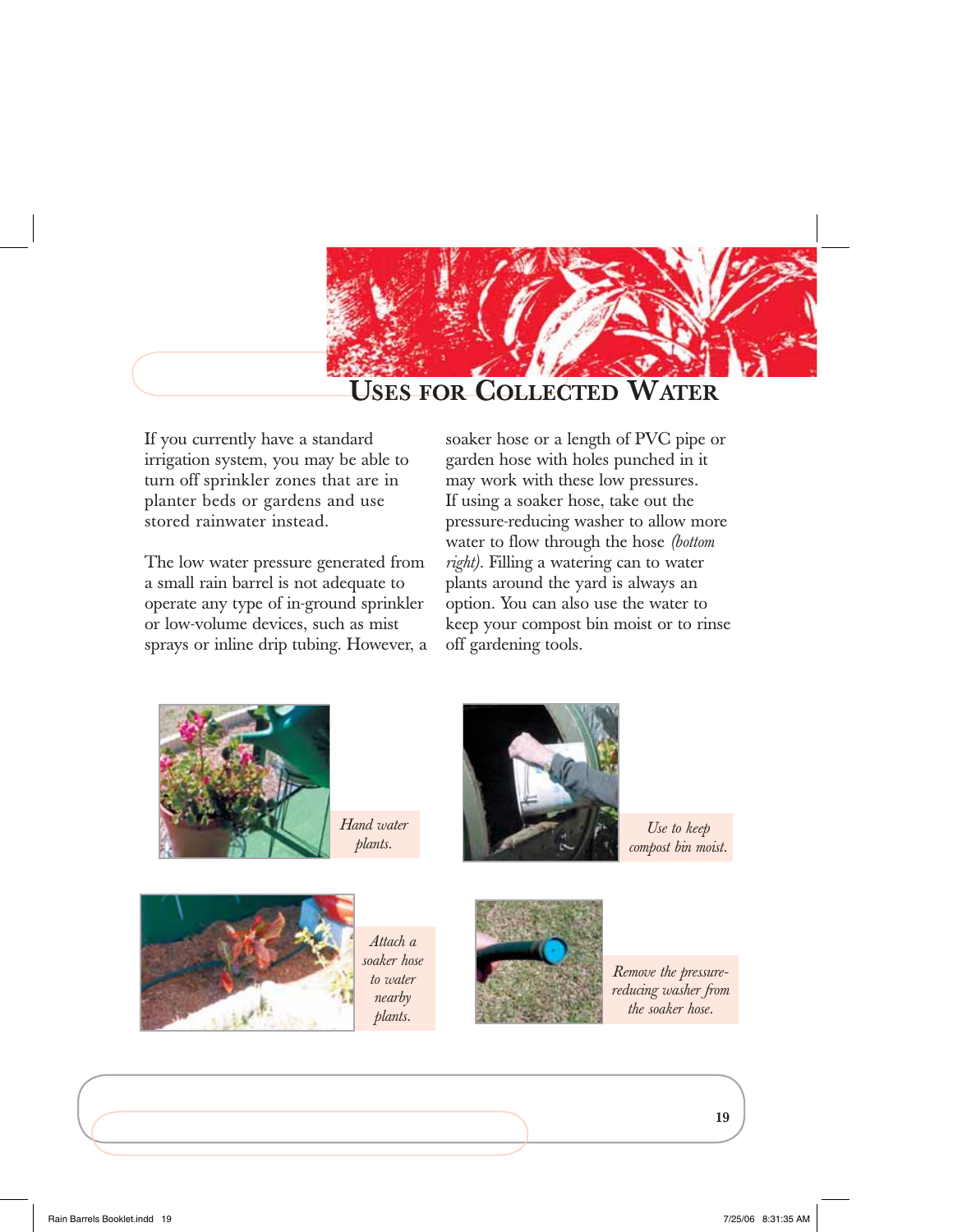

# **EXAMPLES OF CISTERNS AND RAIN BARRELS**

In 1996, a 15,000-gallon cistern was constructed at Hillsborough County's main courthouse. This project was approved by the Board of County Commissioners, with cooperative funding provided by the Southwest Florida Water Management District. This cistern demonstration project is named "Hydria," the Greek word for water jar. Rainwater is collected from the courthouse roof and is stored in an underground tank. Water-using items, such as garden hoses, spigots and watering cans are in the base of the cistern. This cistern was designed to supply water to the surrounding landscape.

The Florida House Learning Center in Sarasota, Florida, has two cisterns that each hold 2,500 gallons of rainwater.



One cistern is used for irrigation, the other for irrigation and flushing toilets. The cisterns are one component of the Florida House's public education efforts that teach about water and energy conservation, recycling principles and products, and healthy house concepts, including least toxic building materials. Contact information is at the back of this booklet.





*These cisterns at the Florida House Learning Center each hold 2,500 gallons of rainwater.*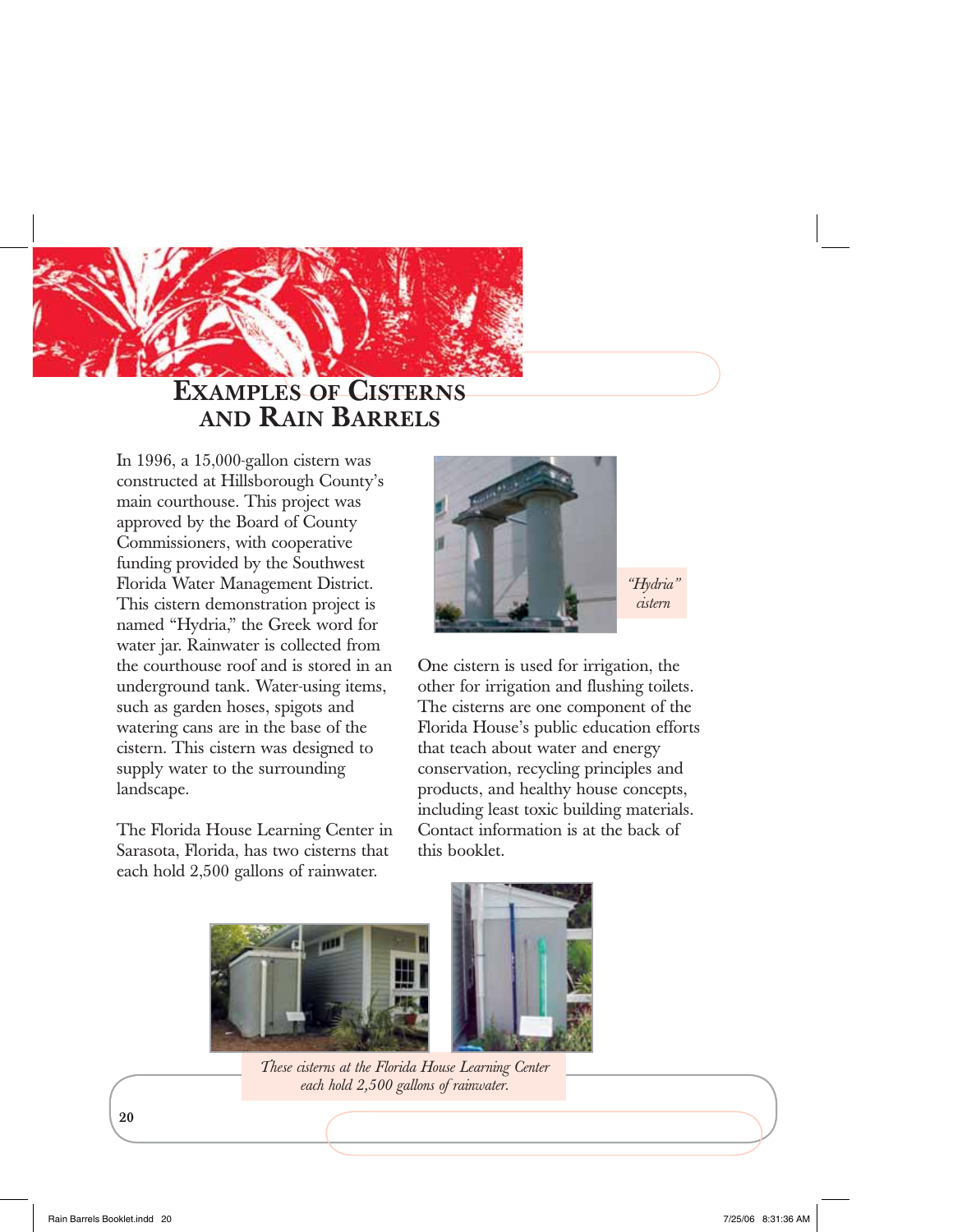

*Hillsborough County Extension Service has a demonstration rain barrel.*

Many county extension services have rain barrel demonstration exhibits where you can see examples of rain barrels that any homeowner can install. The extension services also provide an abundance of information on plants, gardening, composting and water conservation. Most county extension services offer workshops on all of these subjects.



*Rain barrels may be painted to increase their aesthetic value.*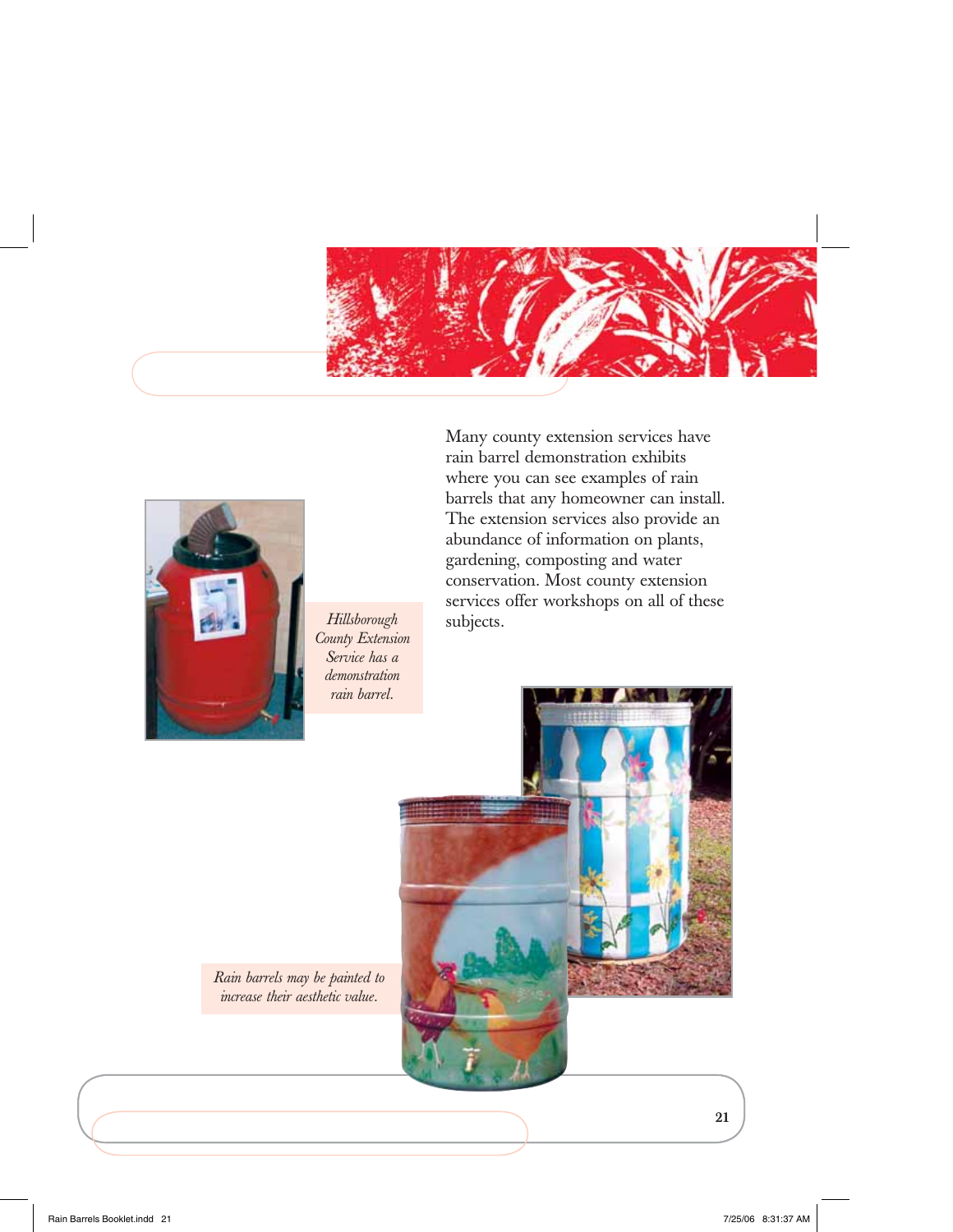

# **PAINTING YOUR RAIN BARREL**

When it comes to being creative, you're only limited by your imagination! Painting your rain barrel is not only fun, but it will also help to protect the surface of the barrel from breaking down due to the harsh effects of the sun. Painting a rain barrel is a great activity for children and can introduce them to the importance of conserving water.

Outdoor acrylics and spray paint work well, but the barrel must first be primed so these materials adhere properly to the surface. A product on the market is a spray paint designed specifically for outdoor plastic furniture, but it will work on almost any plastic surface. The benefit to this product is that the barrel does not have to be primed before applying the spray paint. If using spray paint but need to paint small details, spray paint into a small cup making a liquid puddle. This paint can be brushed on.



*This barrel was painted to match the house color.*

Regardless of what type of paint you choose, it is a good idea to apply one or two coats of polyurethane to your finished barrel to protect it.

### **To prime your barrel:**

- **1.** Thoroughly clean the exterior surface of the barrel by wiping away excess dirt and grime with a clean rag soaked in a 1:1 mixture of vinegar and water.
- **2.** Using a fine- to medium-grade sandpaper, "rough up" the surface of the barrel. This helps the paint adhere to the plastic barrel.
- **3.** With a dry cloth, wipe the barrel again to get rid of any fine plastic shavings.
- **4.** Apply one coat of outdoor primer. Primer is typically white, but it can be mixed with another paint color or tinted to match the final design color of the barrel. Allow the primer to dry according to the directions on the container.

Now the barrel can be painted any way you like — by stencil, a pattern, freehand, etc. Allow the paint to dry completely before applying one to two coats of polyurethane. Allow the polyurethane to dry between coats.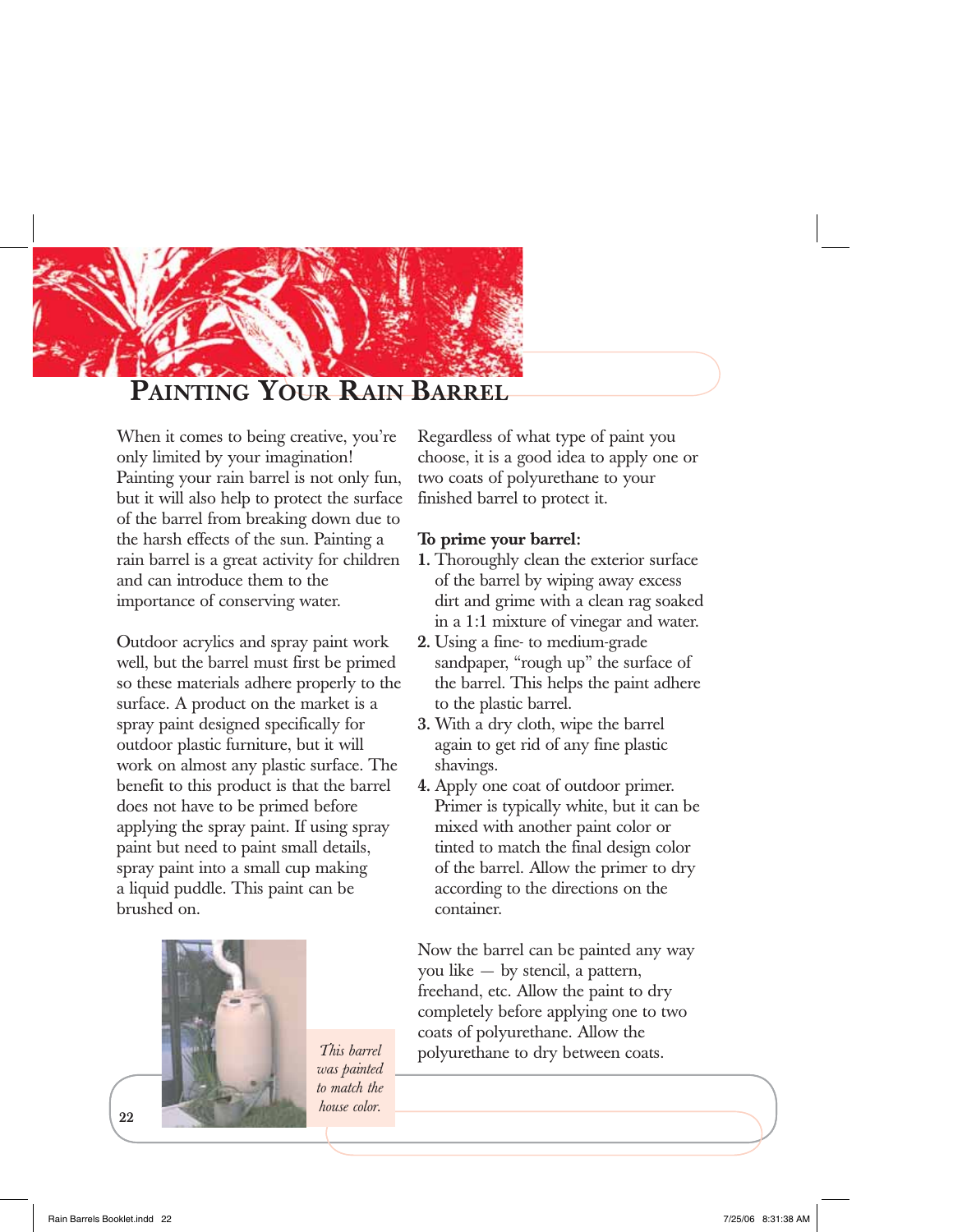# **FREQUENTLY ASKED QUESTIONS**

### **Do I need a permit?**

Check with your county to see if a permit is required to install a small rain barrel on your property for nonpotable uses, such as landscape watering. If you live in an area or subdivision with deed restrictions, you should review them before installing a rain barrel in your yard. Some deed restrictions do prohibit them. You can also check your local plumbing or health codes for guidance.

When constructing a large cistern, either above or below ground, check with your local plumbing, building and health departments to see if a permit or backflow protection device is required or if there are recommended guidelines.

**Important Note:** Rain barrels or cisterns should not in any way be connected to your in-house plumbing. This will prevent a cross-connection to your potable water.

If you plan on connecting a pump or attaching plumbing or irrigation lines to your rain barrel or cistern, contact your local plumbing or building department. A backflow protection device may be required on the potable water service line in these situations. Stored rainwater is **not** potable water and should not be used for drinking, bathing, pets or recreation.

### **What about water quality?**

The quality of rainwater shedding off a roof or gutter system is more than adequate for plants. In fact, it can be beneficial due to the lack of chlorine and a lower pH level than utilityprovided water. As rainwater sheds off a roof or other catchment area, it can carry with it some levels of algae, roofing chemicals or bird droppings. These are not a concern for non-potable uses or occasional contact by the homeowner.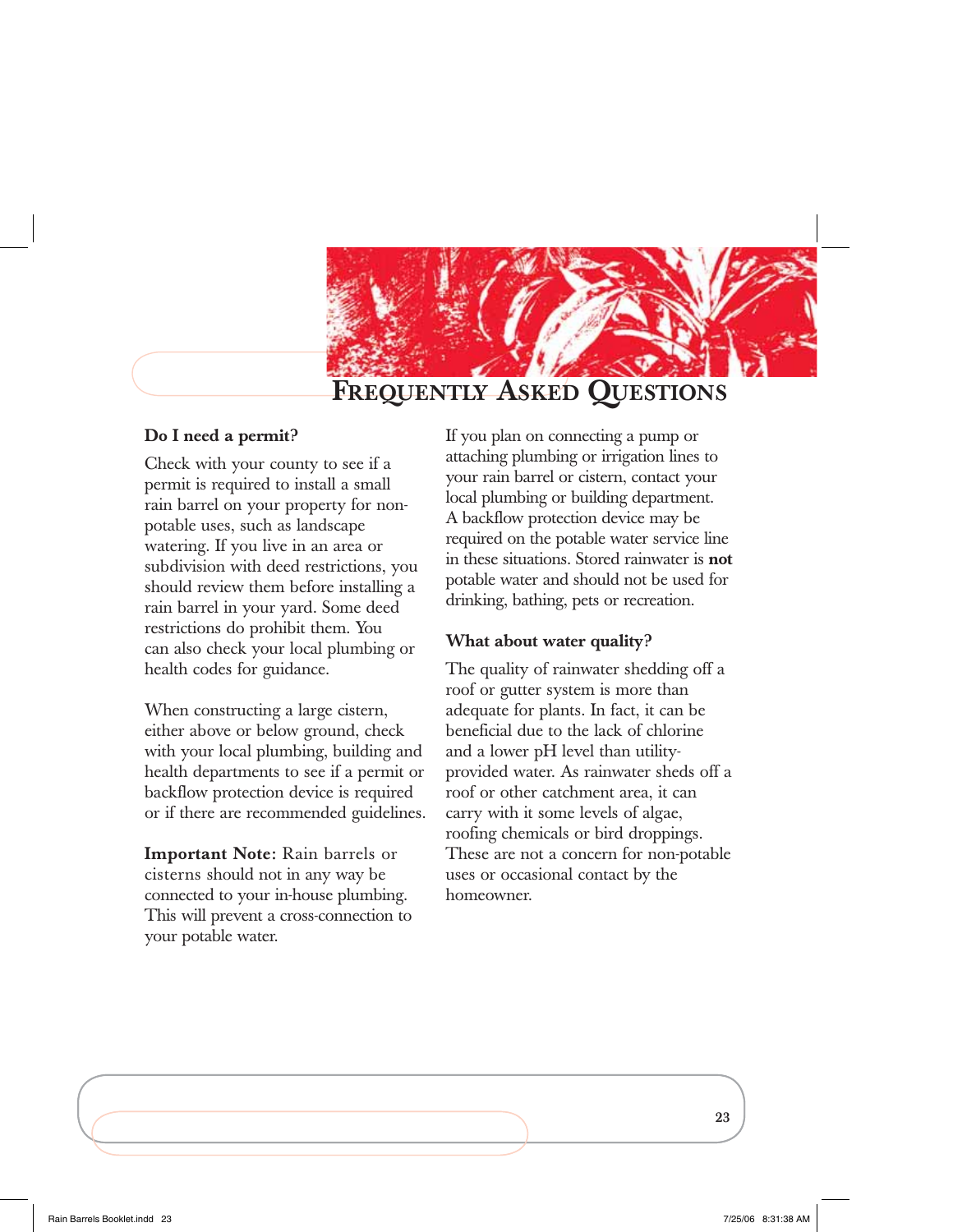

#### **Is maintenance required with my rain barrel?**

If your rain barrel is properly installed, it should require very little maintenance. Periodic inspection of the tank for cracks or buildup of debris on the bottom may be all that is needed. Some barrels, especially light-colored or clear ones that are in direct sunlight, may become brittle over time. They can be painted to make them last longer.

If you have placed a screen in the downspout or over the barrel opening, this will require periodic inspection and cleaning to ensure a good water flow.

#### **What about mosquitoes?**

Mosquitoes and other insects are always attracted to standing water. If you have a tight fit where the downspout enters the barrel, there should be little problems with mosquitoes getting into the barrel. Small gaps or holes can be filled with caulk or covered with window screen. Also, make sure the guttering is sloped properly and free of debris to prevent standing water where mosquitoes can breed. If keeping mosquitoes out of the tank is impossible, there are products

available at home centers or pond supply stores that will prevent mosquitoes from breeding. The most common product is found in tablet form which contains bacillus thuringiensis, a biological larvicide. Just a small amount in the barrel will last 30 days or longer.

*Having a tight fit where the water enters the barrel will keep out mosquitoes.* 



#### **Will my rain barrel tip over?**

Water weighs a little over 8 lbs. per gallon, so a 50-gallon rain barrel will weigh over 400 pounds when full. If you have small children or pets, and are concerned that the barrel might tip over, you may want to strap or attach the barrel to a nearby wall or other stable structure (fence, tree, etc.). Any type of frame can be built around the barrel, or straps can be wrapped around or screwed to the barrel and then anchored to a wall or other stable structure. If the barrel sits on a level and stable platform, tipping over is not a problem.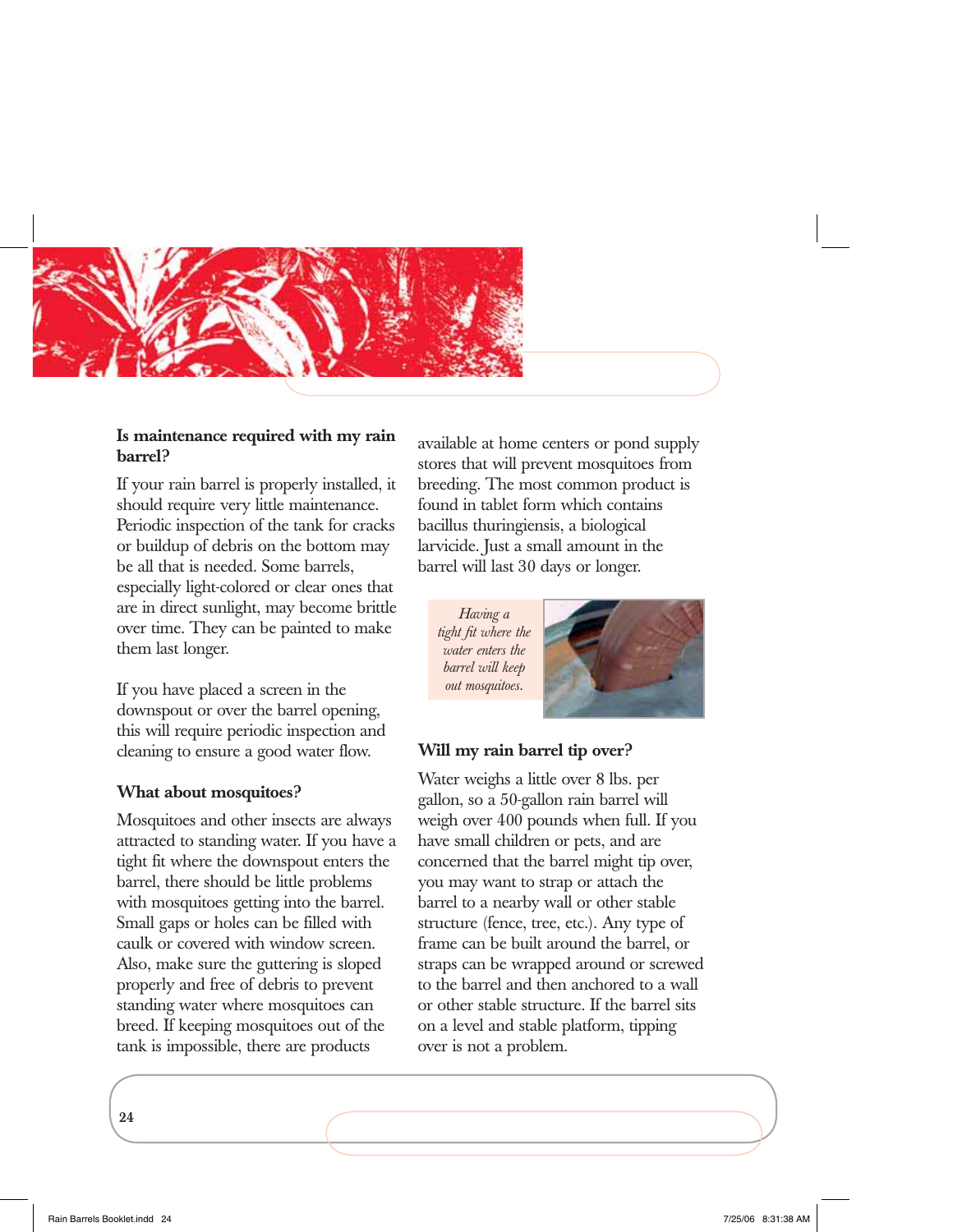

#### **Rain Barrel Supplies**

To find barrels or drums to convert into rain barrels, look in the Yellow Pages under drums, barrels or containers. At your local drum supplier, there are several types of drums and barrels that can easily be converted into a rain barrel. Make sure you purchase plastic food-grade containers. Local plumbing suppliers or home centers will sell all the necessary fittings such as spigots, PVC adapters and piping to finish the assembly.

There are companies that sell preconstructed rain barrels. These preassembled "kits" come with the inlet and outlet already installed. They will also carry the necessary tubing for connecting barrels together. If you cannot find one locally, check the Internet for a supplier. The Internet is also a good resource to find an abundance of information about rainwater harvesting, rain barrels, cisterns and suppliers.



*This barrel supplier has hundreds of barrels in varying sizes available to the public.*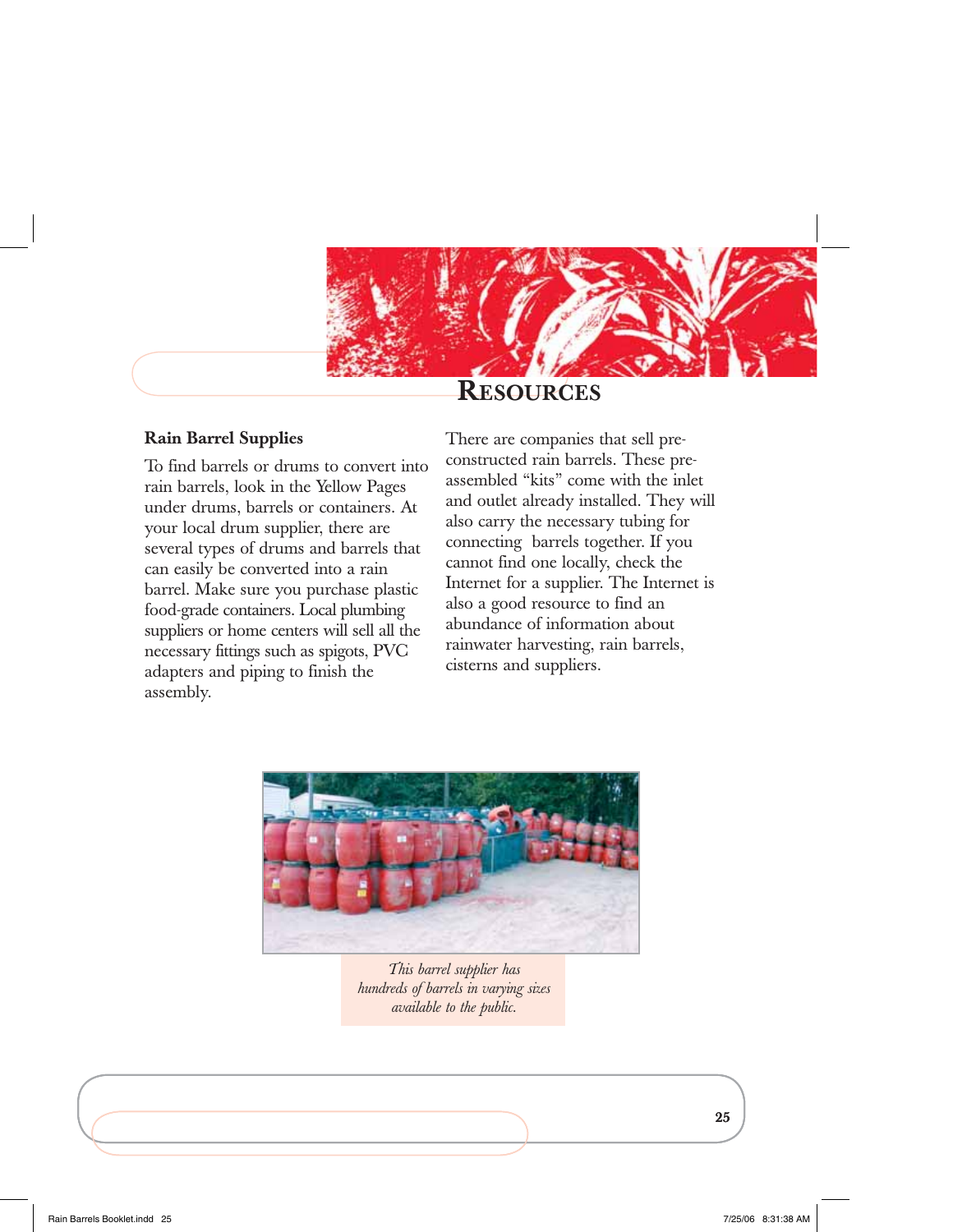

Your county extension service can provide more information on rain barrels and water conservation. For contact information, look under your county's telephone book listing or visit *www.ifas.ufl.edu/extension/cesmap.htm*.

For more information on water conservation, contact any of the following agencies:

### **Southwest Florida**

**Water Management District**

2379 Broad Street Brooksville, FL 34604 1-800-423-1476 (FL only) or (352) 796-7211, ext. 4757 *WaterMatters.org*

Southwest Florida Water Management District

WATERMATTERS.ORG · 1-800-423-1476

### **Florida House Learning Center**

4600 Beneva Road South Sarasota, FL 34233 (941) 316-1200 *sarasota.extension.ufl.edu*

### *Special thanks to:*

*Hillsborough County Extension Service:* Marina Pryce, Florida Yards & Neighborhoods Coordinator Billie Lofland, Senior Television Producer/Director

*TR Drum* in Plant City, Florida, for the use of their facilities

Rain barrel artwork done by Cindy Paulhus, Master Gardener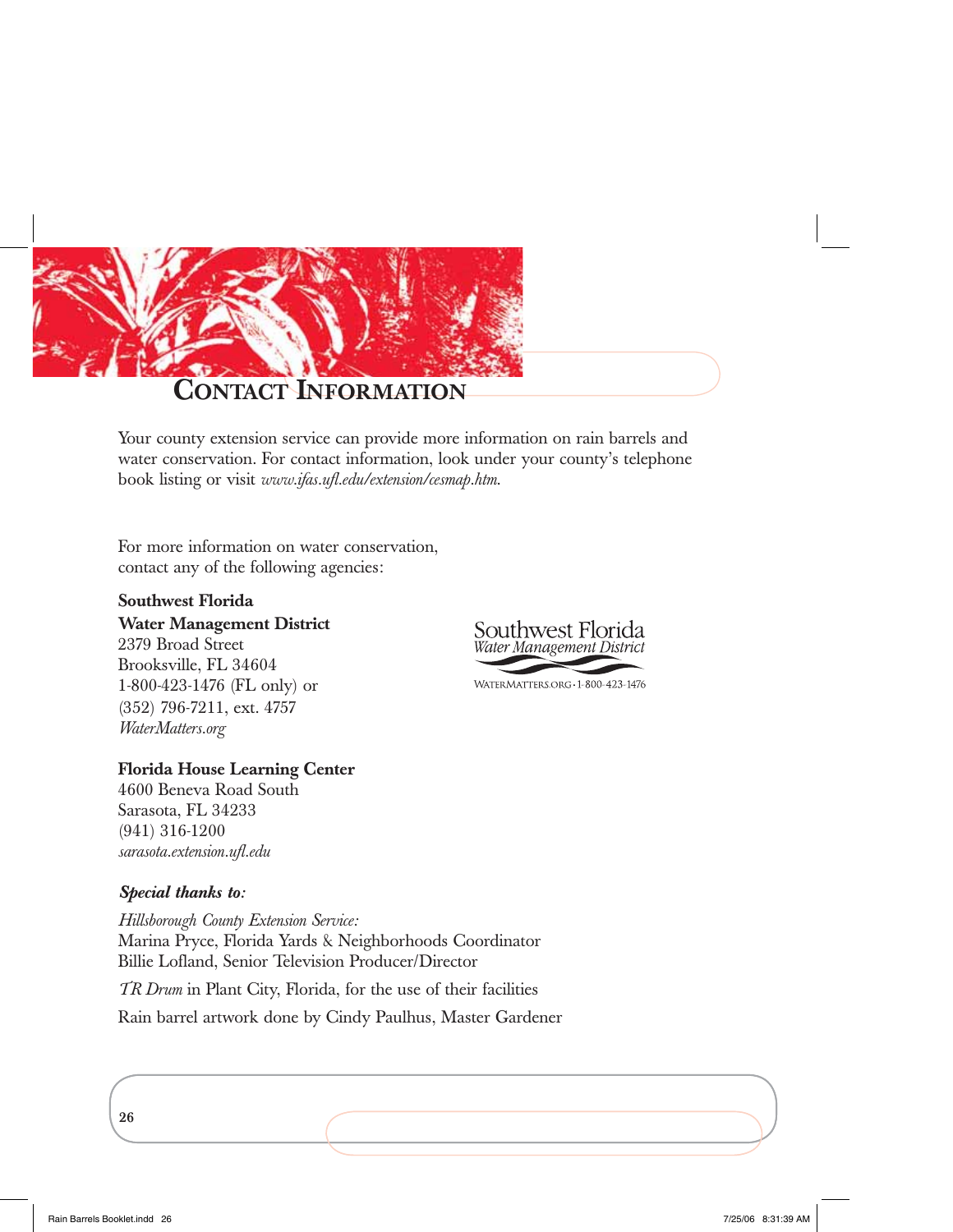

Make your own notations as you build your water storage system:



A free companion video for this booklet is also available. Telephone or mail your request to: **Water Conservation Staff Hillsborough County Water Department 925 E. Twiggs St., Tampa, FL 33602 (813) 272-5977** or

**Southwest Florida Water Management District 2379 Broad Street, Brooksville, FL 34604 1-800-423-1476 (FL only), ext. 4757**